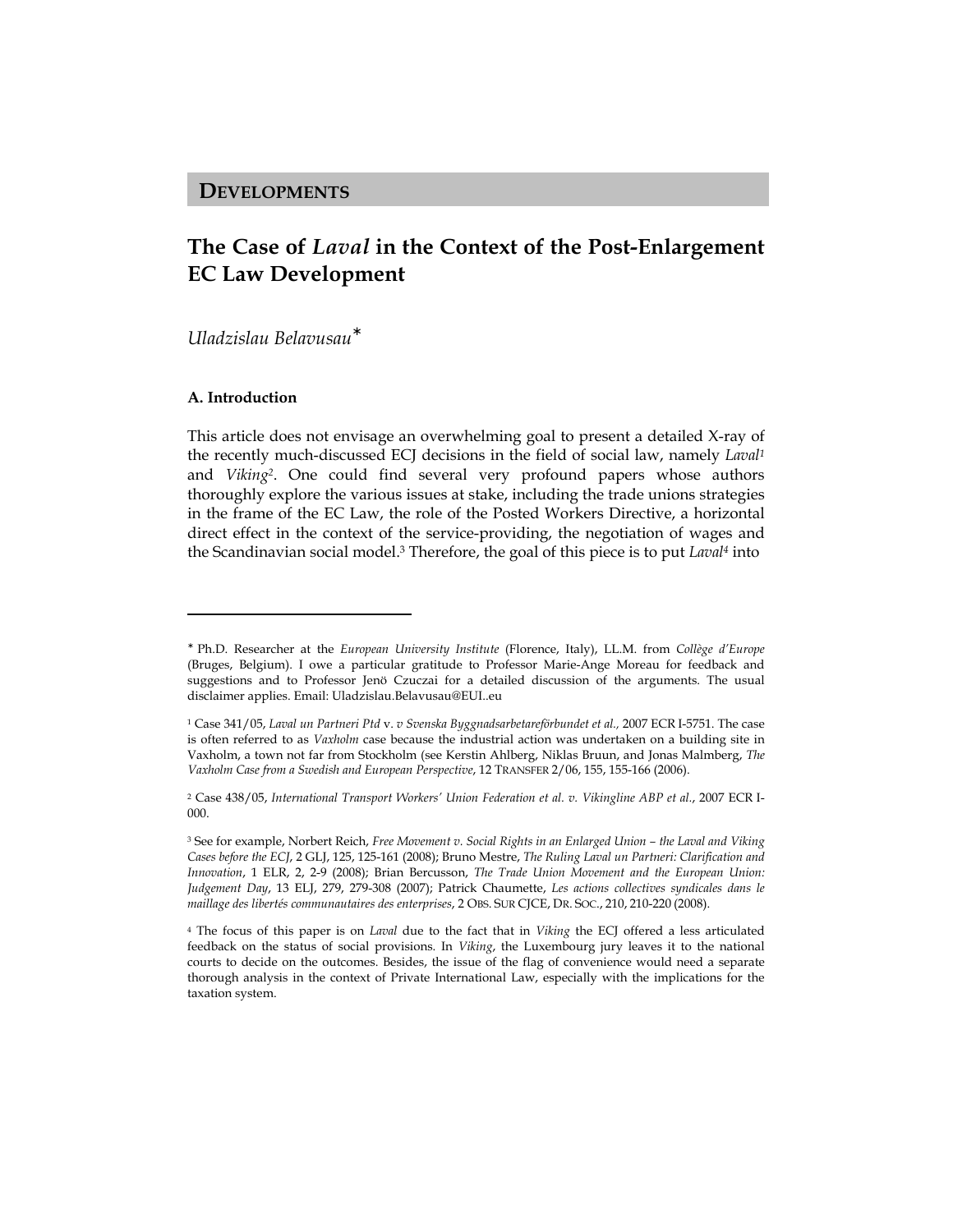the macroflora of a wider context, inherent to the effects of the post-enlargement labour conflict and its implications for the fundamentalization of social rights in the Union.

One of the most delicate issues which the eastward enlargement brought into the EU agenda has become the discussion on the modifications in the regulation of labour market in the EU-25 (or EU-27 after 1st of January, 2007). The majority of preaccession commentators (including economists, political scientists, journalists as well as lawyers) focused on the quantitative analysis of the enlargement implications, i.e. on the potential influx of workers from Central and Eastern Europe (referred to below as – EU-10, or CEEC). This approach echoes a particular concern of certain old member states (referred to below as – EU-15) about the protection of national labour markets vis-à-vis the newcomers.

Michael Dougan named three 'potentially adverse consequences' for the existing member states in his remarkable 'pre-accession' article<sup>5</sup>: "That the enlargement might lead to large-scale benefit migration towards western countries which have established generous welfare systems; that a massive influx of workers from the CEEC would seriously disrupt labor markets in the EU-15; that difference between wages and other compliances costs might lead to social dumping in favor of undertakings from the CEEC".<sup>6</sup>

Since, on the one hand, initially only three countries from the EU-15 opened their labor markets to the newcomers, and on the other hand, the post-accession reality in those three countries demonstrates that first two fears did not check out<sup>7</sup> , the increasing concern is being raised towards the problem of social dumping<sup>8</sup>. The

<sup>5</sup> Michael Dougan, A Spectre is Haunting Europe…Free movement of Persons and the Eastern Enlargement, in EU ENLARGEMENT: A LEGAL APPROACH, 111-142 (Christophe Hillion, ed., 2004).

<sup>6</sup> Id., 112.

<sup>7</sup> Nicola Doyle, Gerard Hughes and Eskie Wadensjo, Freedom of Movement for Workers from Central and Eastern Europe: Experiences in Ireland and Sweden, 5 SWEDISH INSTITUTE FOR EUROPEAN POLICY STUDIES (2006).

<sup>8</sup> The notion of 'social dumping' will be analyzed with regard to the EC Social Law. It is a theoretical construction which is described neither in EC\EU Treaties, nor sufficiently defined in the case-law. In the enlargement context the term 'dumping' is often referred to describe the influx of cheep goods on the EU-15 market. See PAUL BRENTON, ANTI-DUMPING, DIVERSION AND THE NEXT ENLARGEMENT OF THE EU (1999). In Laval both the Advocate General in his opinion and the Court in its decision address the notion of social dumping on several occasions without setting a general definition (For further discussion, see especially para. 103, 113 in the decision; see also numerous references to the "combat of social dumping" in the Opinion of AG Mengozzi: para. 246, 249, 251, 273, 280, 307, 309). The anti-dumping measure is interpreted strictly in the context of the Swedish Law on Workers' Participation in Decisions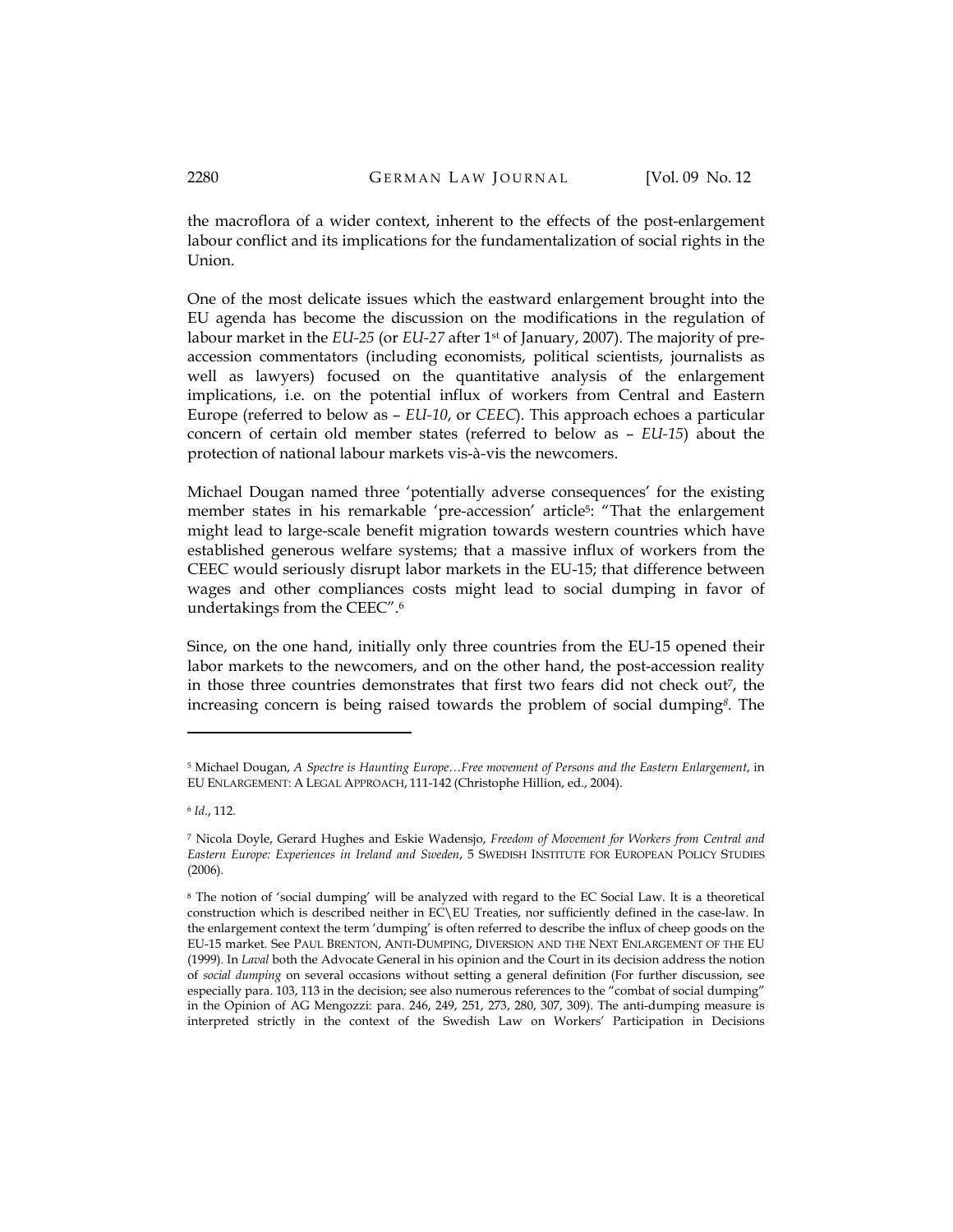latter is proved by the discussion around the long-awaited pronouncements of the ECJ in *Laval* and *Viking*, and has acquired a deep resonance both in media<sup>9</sup> and legal literature<sup>10</sup>. The decision in Laval is acute precisely due to the popular expectation (realistic or not) that it sheds light on whether social standards could serve as appropriate derogations under internal market, analogous to the derogations developed by the ECJ to safeguard fundamental rights.

#### Brief Facts:

l

A Latvian construction company Laval accused a Swedish trade union of forcing it out of business after the industrial action aimed at enforcing the Latvian company to conclude a collective agreement. This turned to be a real blockage by the Swedish Building Workers' Union supported by the Electricians' Union through a secondary action. Sweden did transpose the Posted Workers Directive however it did not set a national minimum wage, relying instead on collective pay agreements arranged by the country's powerful trade unions. By paying the Latvian workers almost two times less the average wage for similar construction jobs done by the Swedish workers (average-salary-calculation-scheme), the Latvian company was arguably capable of undermining Swedish social standards.

One should bear in mind that for the purposes of this paper, 'economic freedoms' shall not be read in conjunction with 'social freedoms' in a way to establish a legal fiction of 'economic and social rights' traditionally referred to in juridical literature with an accent on the rights of workers.<sup>11</sup> Hereby 'economic freedoms'<sup>12</sup> are used to

<sup>10</sup> See further, Gorce Gaëtan, L'Union européenne face aux risques de dumping social, 7 ASSEMBLE NATIONALE, 2000; Ronnie Eklund, The Laval Case. Swedish Labour Court Decision 2005 No. 49, 35 ILJ 203 (2006).

<sup>11</sup> For an example, see TAMARA K. HERVEY AND JEFF KENNER, ECONOMIC AND SOCIAL RIGHTS UNDER THE EU CHARTER OF FUNDAMENTAL RIGHTS: A LEGAL PERSPECTIVE (2003); MATTHEW C.R. CRAVEN, THE INTERNATIONAL COVENANT ON ECONOMIC, SOCIAL, AND CULTURAL RIGHTS: A PERSPECTIVE ON ITS DEVELOPMENT, (1995).

 $12$  When these rights referred to in the literature as 'fundamental rights' (les droits fondamentaux), it is usually done with the aim to distinguish them from the 'fundamental freedoms' (les libertés fondamentales). Within this approach the former are meant to be synonymic with human rights. And the latter are those which come under the scope of internal market. See in particular, Alberto Alemanno, A la recherche d'un juste équilibre entre libertés fondamentales et droits fondamentaux dans le cadre du marché

<sup>(</sup>Medbestammändelagen). Further the paper will attempt to find, at least, an adequate description of social dumping in the post-enlargement context.

<sup>9</sup> Michael Herman and Agencies, ECJ hears landmark labor case, TIMES ON-LINE (9 January 2007). Available at: http://business.timesonline.co.uk/tol/business/law/corporate/article1291012.ece (last accessed on 18 November 2008); Nikki Tait, A Viking sea battle to rock the EU boat, THE FINANCIAL TIMES (1 January 2007). Available at: http://us.ft.com/ftgateway/superpage.ft?news\_id=fto010120071237549438 (last accessed on 18 November 2008).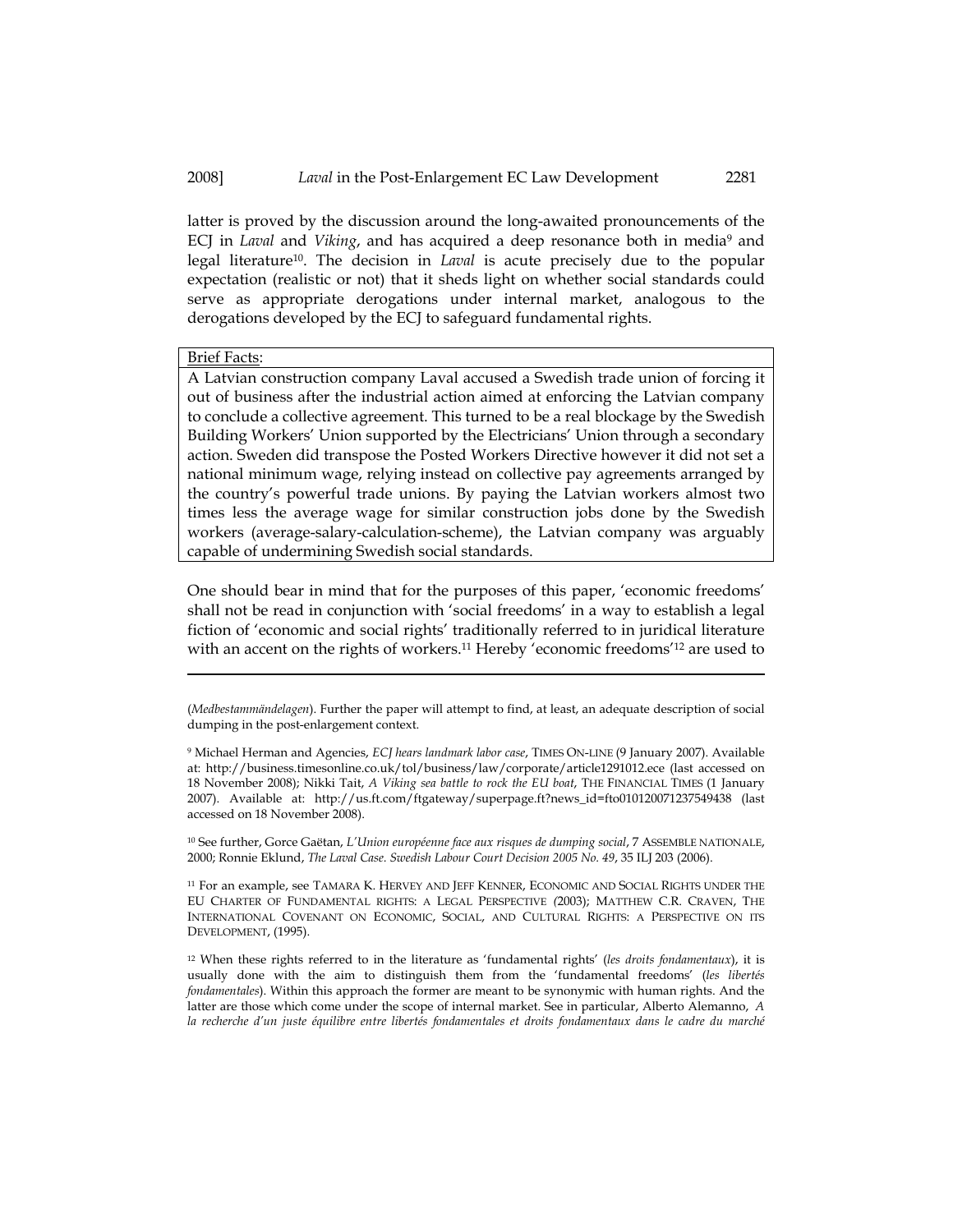describe the provisions of the EC internal market covering free movement of workers (Article 39 EC), freedom of establishment (Article 43 EC) and freedom to provide services (Article 49 EC). The terms 'human rights' and 'fundamental rights' are used synonymously.<sup>13</sup>

The first part of this article will address the evolution of the relevant internal market provisions and social law with a separate accent on the effect of previous enlargements. The second part will put *Laval* into the realm of fundamental rights in the Union. The attention will be focused on the pre-enlargement debate and labour safeguards negotiated before the enlargement. The conclusions will try to identify the degree to which Laval is an indicator of the fundamentalization of social rights.

#### B. Laval in the Context of the Internal Market

#### I. Evolution of the Internal Market through a Social Dimension

Three pivotal EC Treaty provisions concerned, namely Article 39 EC (free movement of workers), Article 43 EC (freedom of establishment) and Article 49 EC (freedom to provide services), are to be discussed in conjunction with each other and within a larger-scale debate on the free movement of persons.14 Nonetheless, one should bear in mind that the case-law approach towards those particular freedoms is not identical and a profound detachment is required when discussing the scope of Treaty clauses. E.g., Article 39 EC embraces exclusively natural persons

intérieur: Quelques réflecions à propos des arrêts « Schmidberger » et « Omega » », 4 Revue du droit de l'Union européenne [RDUE] 709 (2004).

<sup>13</sup> This synonymous approach has become traditional for EC law doctrine; in particular, see Armin Von Bogdany, The European Union as a Human Rights Organization? Human Rights and the Core of the European Union, 37 CML REV. 1307, 1307-1338 (2000). It should be noted that sometimes the terminology of 'fundamental rights' is used to embrace even a wider scope of rights and freedoms, including civil, cultural, economic, social and political rights (For an example, see John Morijn, Balancing Fundamental Rights and Common Market Freedoms in Union Law: Schmidberger and Omega in the Light of the European Constitution, 12 ELJ 15, 15-40 (2006) which is inadmissible in the light of the present paper, since it distinguishes 'fundamental' (human) and 'social' rights in order to answer the question whether the latter has acquired (or might acquire) a similar 'derogation' status which human rights do enjoy now in EC law.

<sup>14</sup> For a more comprehensive analysis see CATHERINE BARNARD, THE SUBSTANTIVE LAW OF THE EU: THE FOUR FREEDOMS (2006); ROBIN C.A. WHITE, WORKERS, ESTABLISHMENT AND SERVICES IN THE EUROPEAN UNION (2004).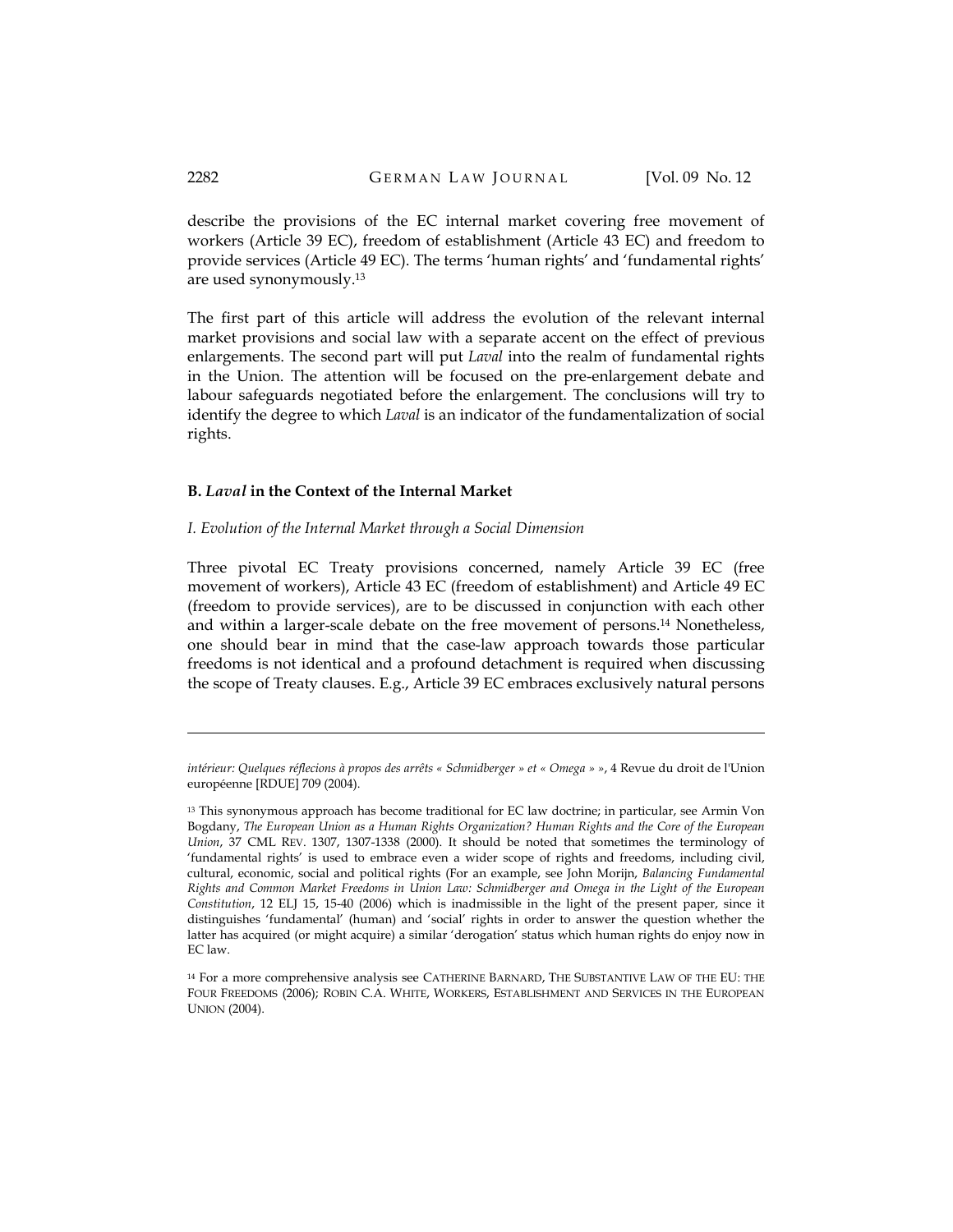whereas Article 43 EC is also applicable to companies.15 Despite all differences, these provisions are interpreted in a very similar way since the development of EC Law on the case-by-case basis has led to the approximation of conditions of entry, residence and expulsion for all EU nationals.16 This stance also had implications on the family rights of workers and the standardisation of access to social benefits.<sup>17</sup> Thus, a trendy approach in legal literature is to describe these rights within a wider notion of the right to pursue an occupation in another Member State.<sup>18</sup>

#### 1. Genesis and Evolution

The genetic core of the pursuit of occupation is embraced by the legal matrix of free movement of persons. Similarly to the domain of free movement of goods, it was the ECJ who has been incubating this specific legal ground for European mobility. Fifty years of European judicial-making involved the controversy on refusal of entry and deportation, theoretical delimitation of direct and indirect discrimination as well as a rigid application of the principle of proportionality.19 The latter permitted the Court to prevent an abusive interpretation of derogations under public policy by particular member states. Fundamental human rights served as an argument in safeguarding broad scope of the right to move freely within the European Community.20 This genetic ('free movement of persons') approach finds its extension in a very wide judicial definition of a worker as well as of the rights conferred on workers by EC Law (the rights to depart the home state, the right to enter the host state and the right of residence in the host state). Furthermore, with regard to workers the Court continued to define employment and family rights within the concept of equal treatment though significantly narrowing their scope in

<sup>15</sup> For a more detailed distinguishing analysis between workers and services providers in the context of free movement see Marc De Vos, Free Movement of Workers, Free Movement of Services and the Posted Workers Directive: a Bermuda Triangle for National Labour Standards? ERA-Forum, N 3/2006, 357, 357-359 (2006).

<sup>16</sup> EUROPEAN UNION LAW: TEXTS AND MATERIALS, 705 (DAMIAN CHALMERS ED. 2006)

<sup>17</sup> Consider Case 85/96, Martinez Sala, 1998 ECR 1-2691; Case 314/99, Baumbast, 2002 ECR I-07091; Case 60/00, Carpenter, 2002 ECR I-6279; Case 148/02, Garcia Avello, 2003 ECR I-11613; Case 200/02, Chen, 2004 ECR I-09925.

<sup>18</sup> Chalmers, supra note 16, 697.

<sup>&</sup>lt;sup>19</sup> Florence Hartmann-Vareilles and María Pilar Nunez Ruiz, « Le travailleur communautaire: quelques réflexions sur un élément inachevé du marché intérieur », ERA, 3/2006 326, 326-344 (2006).

<sup>20</sup> Consider Case 168/91, Konstantinidis, 1993ECR 1-1191; Joint Cases 493/01 and C-482/01, Orfanopulos, 2004 ECR I-05257; Case 109/01, Arkich, 2003 ECR I-09607.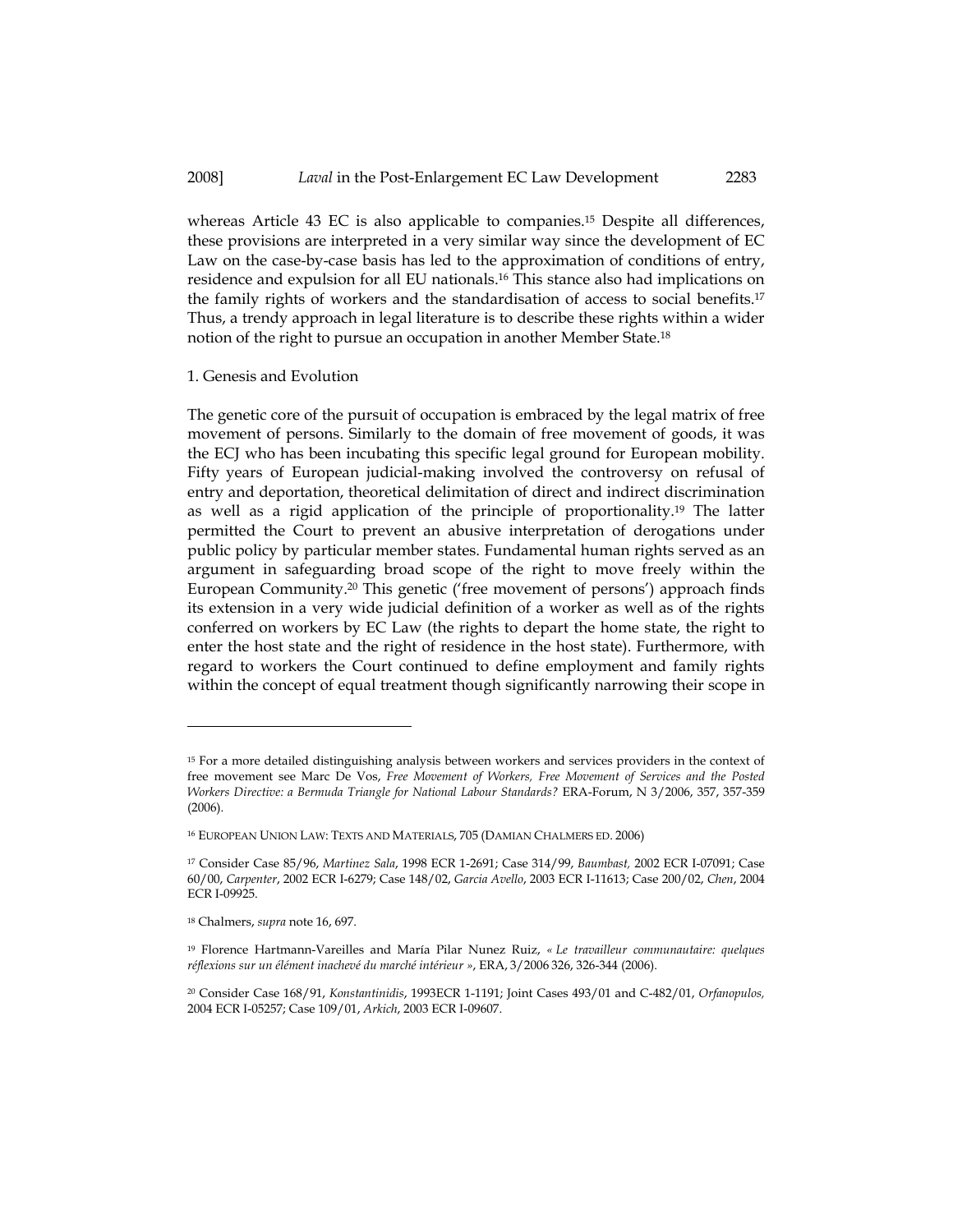comparison with the rights of European citizens to move for the purposes of tourism, study or exercise of medical services.<sup>21</sup>

Another legal paradox in the genesis of the European labour market is that freedom of movement was initially introduced in the Treaty for the specific categories of economically active people. One could hardly expect that ECJ would extend this doctrine so far as to stretch the pre-existing notions<sup>22</sup> towards such categories as students<sup>23</sup> and other non-economic actors<sup>24</sup>. On the other hand, the notion of economic activity<sup>25</sup> received a very broad interpretation in case practice.<sup>26</sup> Even sport was acknowledged as a subject of community law since sportsmen could exercise economic activities.<sup>27</sup> The Court rejected attempts by the Member States to extend Keck formula<sup>28</sup> beyond the limited scope pertinent to the free movement of goods. It is no accident that the free movement of persons has now become a major motor of integration.

Thus, the choice of the Court in Laval was either to keep in line with the logic of the maximum safeguard of the economic freedoms or to frame "social rights" into the list of the essential derogations for the internal market. It seems like the ECJ has decided to stay perfectly in line with its systematic refusal to interpret derogations

<sup>21</sup> See Pedro Cabral, La libre cirulation des soins médicaux dans l'Union européene, Sean Van Raepenbusch, Libre circulation et sécurité sociale, and Pablo Dengler, Libre circulation des personnes et imposition dircte, in LA LIBRE CIRCULATION DES PERSONNES : ETATS DES LIEUX ET PERSPECTIVES, CAHIERS DU COLLEGE D'EUROPE N° 5, ACTES D'UN COLLOQUE ORGANISE EN 2003 A LIEGE (2007), 203-268.

<sup>22</sup> Francesca Strumia, Citizenship and free movement: European and American features of a Judicial Formula for Increased Comity, (2006) CJEL, Vol. 12, 3/2006. 714-715.

<sup>23</sup> Case 209/03, Bidar, 2005 ECR I-02119 (para. 83).

<sup>24</sup> Case 200/02, Chen, 2004 ECR I-09925.

<sup>25</sup> Interestingly enough, in his Opinion in Case C-96/04, Standesamt Stadt Niebull (name of Leonhard-Matthias) AG F. Jacobs goes even further to admit that one should not look for economic actor any longer.

<sup>&</sup>lt;sup>26</sup> The Court even found the link between economic activities and the language (Case 281/98, Angonese, [2000] ECR I-4139; Case 378/87, Groener, 1989 ECR I-3967 etc) or between economic activities and the name (Konstantinidis, supra note 21, Garcia Avello, supra note 18, 2003 ECR). Moreover, the prostitution was acknowledged being an economic activity (Joined Cases 115 and 116/81, Adoui & Cornuaille, 1982 ECR I-1665).

<sup>27</sup> Case 415/93, Bosman, 1995 ECR I-4921.

<sup>28</sup> Cases 267/91 and 268/91, Keck & Mithouard, 1993ECR 1993 I-06097.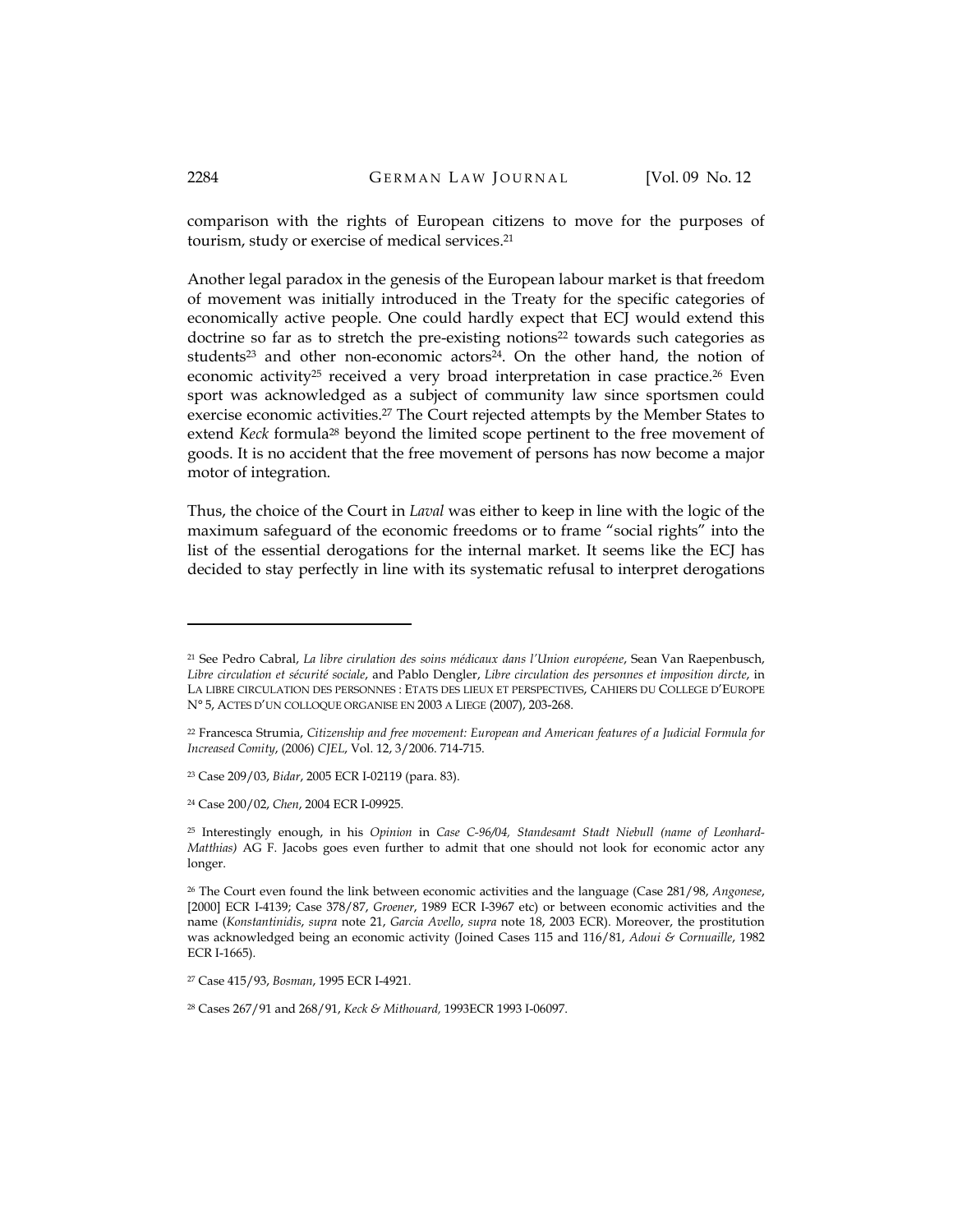widely.29 Further we shall see whether this stance could have been informed by the deliberation at the particular post-enlargement context.

2. The Potential in the Light of the EU Citizenship

The very project of European citizenship is rather young though the discussion traces back to the early 1970s.30 The notion of EU citizenship was introduced to acquis only in 1992 by the Maastricht Treaty and provoked a hearty debate in the milieu of European lawyers on the differences in the perception of this ambiguous term. The debate went on to analyze whether EU citizenship is supplementary to national one. This debate has asked whether the introduction of 'citizenship' towards the basic instruments of the EU as a supranational organization leads to the creation of European *demos* and what effects it may have for national *folks*.<sup>31</sup> The debate has also looked at whether that legal model should be perceived as a market citizenship (focusing on the rights of economic actors), social citizenship (emphasizing the social-welfare elements of citizenship), or a republican citizenship (based on an active citizen participation).<sup>32</sup>

Finding an answer to these open questions is an on-going task for the ECJ. Thus, in a series of student cases<sup>33</sup> the Court introduces the idea that EU citizenship is "destined to be the fundamental status".34 In fact, the Court gives the projection into the future without regard for the reality of the moment. This is a remarkable

<sup>29</sup> Para. 98: "[…] The abolition, as between Member States, of obstacles to the freedom to provide services would be compromised in the abolition of State barriers could be neutralised by obstacles resulting from the exercise of their legal autonomy by associations or organizations not governed by public law".

<sup>&</sup>lt;sup>30</sup> This notion was first introduced in the German legal doctrine in the 1960s. For an analysis of the evolution of the term see Dominik Hanf, Le développement de la citoyenneté de l'Union européenne , in LA LIBRE CIRCULATION DES PERSONNES : ETATS DES LIEUX ET PERSPECTIVES, CAHIERS DU COLLEGE D'EUROPE N° 5, ACTES D'UN COLLOQUE ORGANISE EN 2003 A LIEGE, (2007), 16-17.

<sup>31</sup> Joseph H.H. Weiler, Does Europe Need a Constitution? Reflections on Demos, Telos and the German Maastricht Decision, ELJ 219 (1995).

<sup>32</sup> BARNARD, supra note 14, 402-403.

<sup>33</sup> Case 293/83, Gravier, 1985 ECR I-00593; Case 184/99, Grzelczyk, 2001 ECR I-07091; Case 209/03, Bidar, 2005 ECR I-02119. M.ichael Dougan, The Constitutional Dimension to the Case Law on Union citizenship 31 E.L. REV. 613 (2006).

<sup>34</sup> Grzelczyk, supra note 34, 2001 at para. 31. See also an unusual (in terms of legal rhetoric) recent Opinion of AG Colomer in Joint Cases 11/06 and 12/06, Rhiannon Morgan v Bezirksregierung Koln and Iris Bucher v Landrat des Kreises Duren, 2007 (para. 37-68), where he refers to historical aspects of this particular destiny of European citizenship.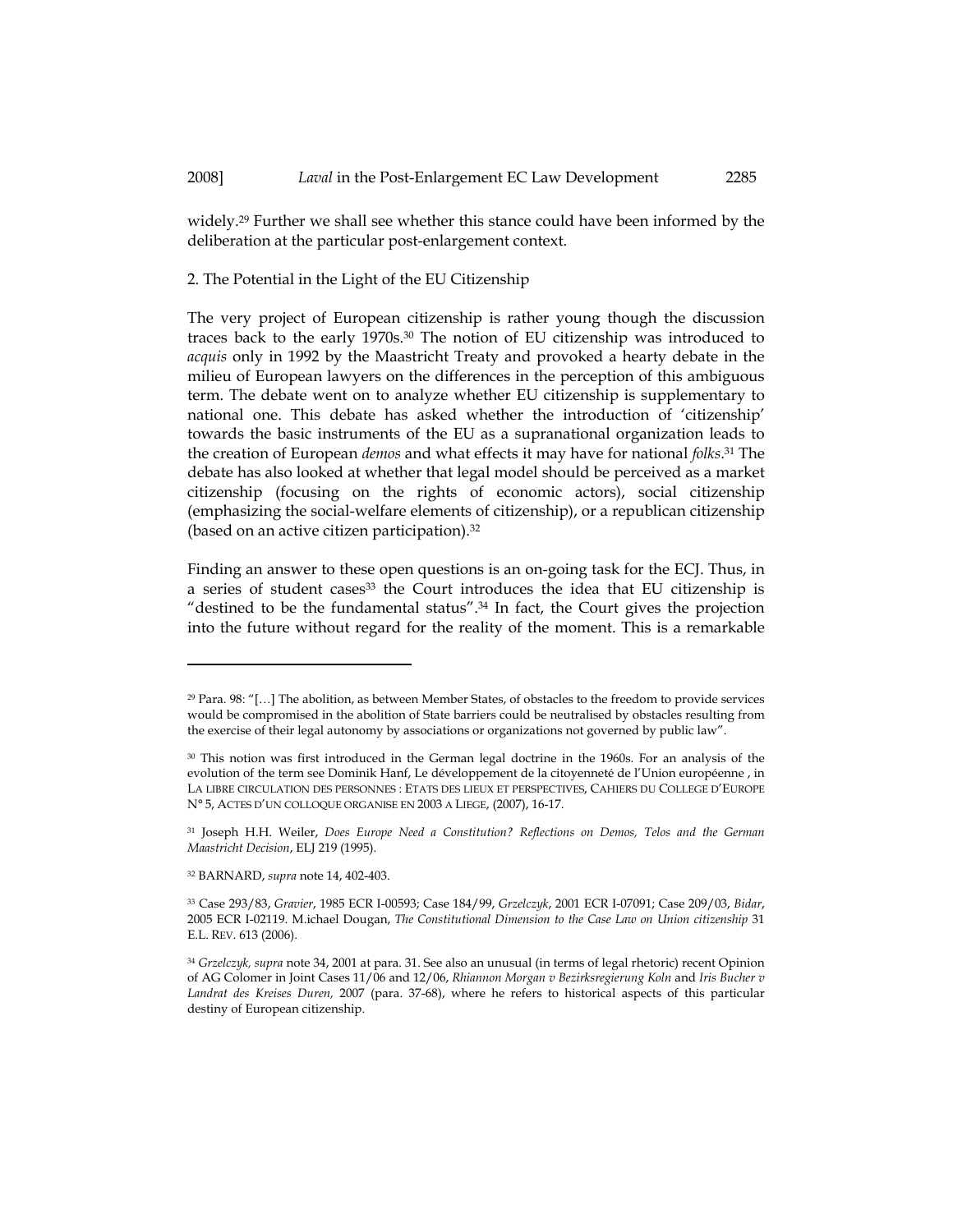statement since the Court did not word it like "supplemental to fundamental". The way the Court phrases this idea reveals certain evolutional and even constitutional implications, setting a road map (indication de voies) for the future of European integration. In this respect, the essential conflict in *Laval* (which brings the jury into the new reality of the EU-27) fitted the case-line with a quasi-constitutional potential.

What is even more interesting in the context of transition upon recent enlargements is whether 'social citizenship' is an appropriate construction to describe a legal phenomenon of a supranational EU citizenship. If so, does this approach have consequences for the internal market of the EU-27? Moreover, whether this 'EU citizenship' approach has implications for the freedom of establishment and services, i.e. whether it embraces a new perception of legal entities in EC Law is another question to consider. There is a danger that companies could perceive this legal incentive in a way to simplify their conduct of business through evading local company law and tax law requirements. The latter would provoke an overflow of capital to Member States with a less onerous regime.<sup>35</sup> The judgement in Kaba<sup>36</sup> with regard to individuals demonstrates limitations of Community law on citizen's right to free movement and residence though no clear criteria are established so far to limit the influx of non-economic actors to generous welfare states.37 Finally, the solidarity is another notion, which is to be interpreted in conjunction with citizenship.<sup>38</sup>

When analyzing *Laval*, one should bear in mind that the decision is taken in the specific post-enlargement context, where the Court is expected to rule not just on the legitimacy of the way some country is transposing the EU legislation (the question of the "minimum wages" avoidance in Sweden, stemming from the Posted Workers Directive), but to shed light onto the status of the internal market for the ever biggest EU citizenship. Interestingly enough, the vocabulary of the Luxembourg judges carefully avoids any references to the enlargement context in this case. The sanctuary of the internal market cannot afford those enlargement connotations. The Court avoids the risk of bringing the political debate on the

<sup>35</sup> Barnard, supra note 14, 402-403.

<sup>36</sup> Case 356/98, Kaba I, 2000 ECR I-2623 and Case 466/00, Kaba II, 2003 ECR I-2219.

<sup>37</sup> Dougan, supra note 6, 114.

<sup>38</sup> The question of 'European solidarity' has been profoundly treated in a series of European Law Review: Editorial, The unbearable heaviness of European citizenship, 31 E.L. REV. (2006). Also, Oxana Golynker Jobseekers' rights in the EU: challenges of changing the paradigm of social solidarity, 30 E.L.REV., 111, 111-123 (2005).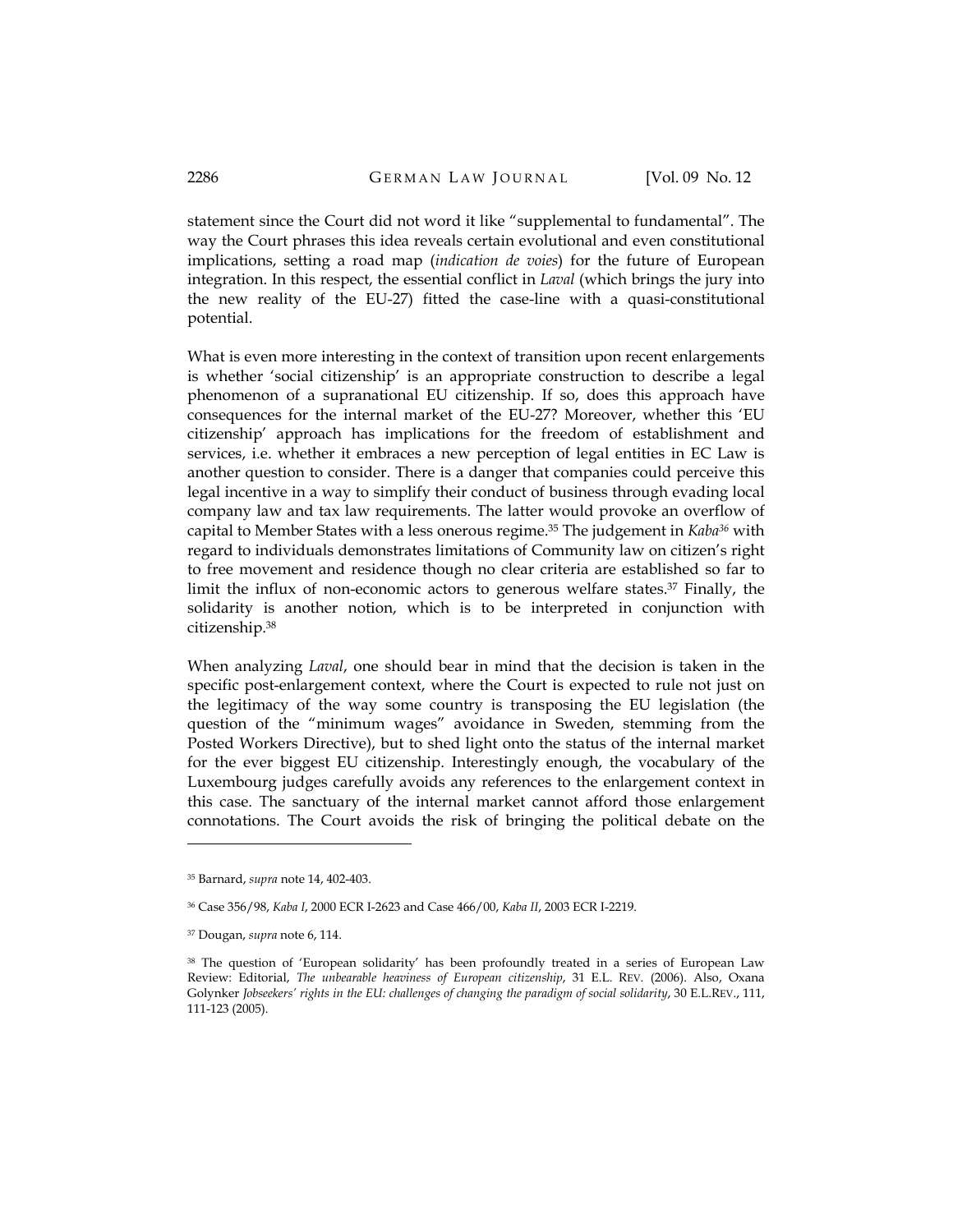#### 2008] Laval in the Post-Enlargement EC Law Development 2287

necessity of the affirmative support for the newcomers into the text of its decision. The leitmotif of the pure case-law-sufficient-derogations-test (which the Swedish legislature failed to pass) declines the incentives to discuss the fragmentation of the European citizenship due to the danger of social dumping. Such delicate wording is particularly important taking into account the safeguard restrictions on the working markets negotiated before the enlargement.

#### II. Social dumping as a Phenomenon of Previous Enlargements

#### 1. Scope of the Problem

There exist a number of factors that might encourage a process of social dumping within the enlarged EU<sup>39</sup>: labour mobility; labour costs; employer's cost burden and then different welfare standards in terms of a minimum wage and a rest period; minimum workplace safety; health standards; and non-discrimination measures. The question then to be posed is whether the exercise of labour competition is fraught with a temptation for the enterprises and individual workers to seek better employment opportunities abroad $40$  and thus, is able to provoke a social dumping through the indirect lowering of wages and labour standards in the countries with traditionally more generous wages. Thus, the notion of social dumping with regard to workers and services could be arguably compared to 'welfare tourism' in the context of free movement of persons. Three factors which need to be taken into consideration when speaking about the risks of social dumping are as follows: the price of work, regulation of work and the role of social partners.41 Interestingly enough, there is evidence that during the last twenty years certain states, in agreement with social partners, deliberately practiced policy of salary moderation in order to acquire a competitive advantage (e.g., the Netherlands, Finland and Ireland). This approach permitted them to accumulate extra benefits and significantly reduce their unemployment rate.<sup>42</sup>

<sup>42</sup> Id.

<sup>&</sup>lt;sup>39</sup> Further enumeration is based on the article of Prof. Dougan, supra note 5.

<sup>40</sup> Id., 7.

<sup>41</sup> Id., 17.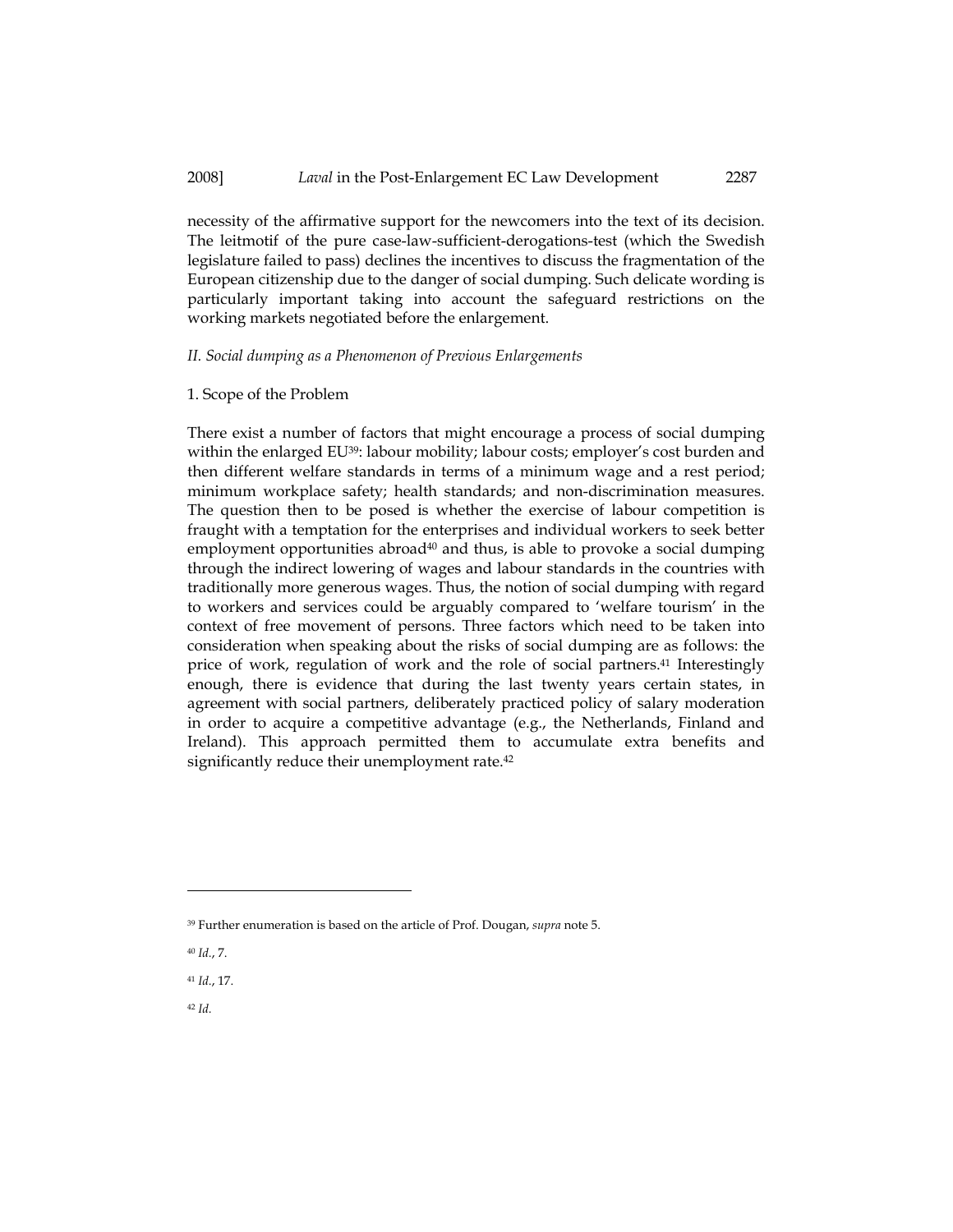#### 2. Case Law Upon the Enlargement(s)

In the seminal<sup>43</sup> case of Rush Portuguesa<sup>44</sup> the ECJ faced the dilemma for the first time upon the accession of Portugal and Spain to the EC. The accession instrument foresaw a transitional phase for the free movement of workers though did not preview any derogation for the movement of services. A Portuguese construction company tried to benefit from this situation and offered its services simultaneously bringing cheap Portuguese labour force into the French construction market.

The decision of the Court is quite ambiguous. On the one hand, the ECJ took a rather defensive position with regard to safeguarding internal market upon the enlargement and ruled that the Portuguese company had to perform services in the host country under the same conditions as imposed by that state on its own nationals. On the other hand, in Paragraph 18 of the judgement ECJ made a revolutionary statement that Community Law does not preclude Member States from extending their labour legislation and collective labour agreements to "any person who is employed, even temporarily, within their territory".45 Thus, the effect of the Court dictum is astonishing since it permitted to impose national labour regulations on foreign service providers even though their temporarily post workers could not be regarded as host country's workers.<sup>46</sup> This approach found its enforcement in the so-called Posted Workers Directive<sup>47</sup> which turned this mechanism to extend national regulation from a mere possibility into an essential requirement. The Posted Workers Directive gives a certain discretion to host states vis-à-vis posted workers in establishing minimum wages, working time and equal treatment.48 Further in Laval the Court will face the problem of the imposition of the Posted Workers Directive into the Swedish legislation where the regulation of the

<sup>43</sup> De Vos, supra note 15, 361.

<sup>44</sup> Case 113/89, Rush Portuguesa v. Office national d'immigration, 1990 ECR I-1417.

<sup>45</sup> Id., para. 18.

<sup>46</sup> De Vos, supra note 15, 362. See also Markus Kahmann, The posting of workers in the German construction industry: responses and problems of trade union action and Bruno Lefebvre, Posted workers in France, 12 TRANSFER 183-196, 197-212 (2006).

<sup>47</sup> EC Directive 1996/71 of the European Parliament and of the Council, of 16 December 1996, concerning the posting of workers in the framework of the provision of services, O.J. L18/1.

<sup>48</sup> CATHERINE BARNARD, EC EMPLOYMENT LAW, Third Edition, 278 (2007). See also Olaf Deinert, Posting of Workers to Germany: Previous Evolutions and New Influences Throughout EU Legislation Proposals, 16 INT. J. COMP. L.L.I.R. 217-234 (2000)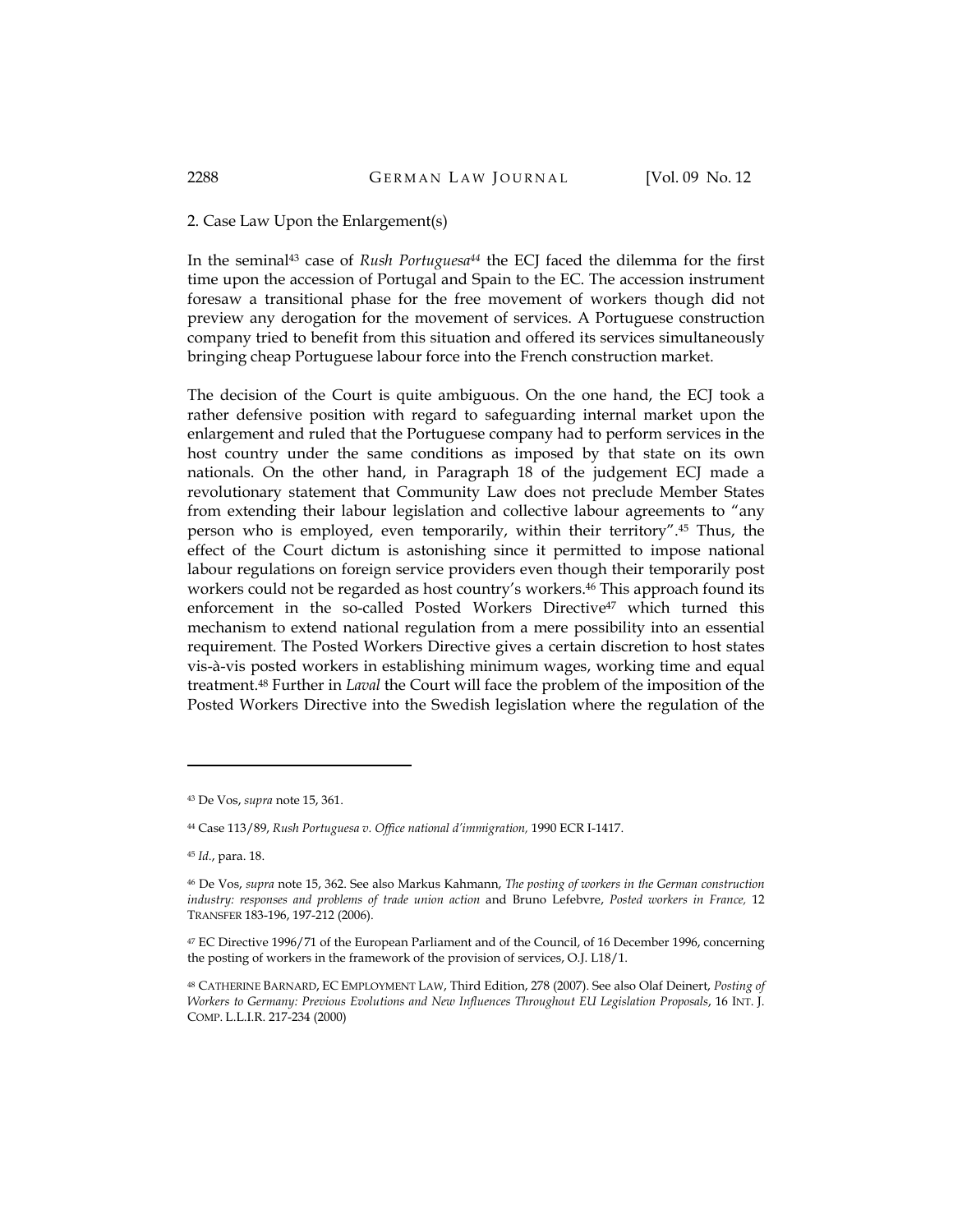"minimum wages" is traditionally avoided. It is the matter of labour bargaining with the trade unions.<sup>49</sup>

In a series of 'German' cases it appeared that the Court took a protective stance with regard to the workers from Southern and Eastern Europe enjoying benefits from a particular regulation of the labour conditions for temporary staff being adjudicated to the rules and conditions of the home country.50 In the recent edition of her book, Catherine Barnard identifies the four-stage test applied by the Court in the subsequent case law.51 The Court analyzes (1) whether there is a restriction on the freedom to provide services, (2) whether a justification could be applied (worker protection, interests of the posted workers), (3) whether the same interest is already protected in the home country, and finally (4) whether the measure could be regarded as proportionate.<sup>52</sup> Thus, in Mazzoleni<sup>53</sup> the Court finds that Belgian authorities imposed on posted workers a minimum wages measure which is evidently disproportionate since the application of Belgian law to service providers in the frontier region could result in an extra administrative burden to individual service provider, including a complicated system of an hour-by-hour wage calculation upon each crossing of the border and threat to good working relations within a particular undertaking.<sup>54</sup> The same four-stage test is applied in *Laval*, where the court finds a complicated system of wage negotiation with trade unions in Sweden to be disproportionate as it actually contradicts the logic of minimum wages, inherited to the Posted Workers Directive.<sup>55</sup>

<sup>49</sup> For a comprehensive analysis see Reich, supra note 3.

<sup>50</sup> Case 43/93, Vander Elst v. Office des Migrations Internationales, 1994 ECR I–3803. See also Case 244/04, Commission v. Germany, 2006 ECR I–000. The reference should be made to the rules of Rome Convention on rules concerning the law applicable to contractual obligations OJ 1980 L266/1.

<sup>51</sup> BARNARD, supra note 48, 278-280.

<sup>52</sup> Id., 278.

<sup>53</sup> Case 165/98, Criminal proceedings against André Mazzoleni and Inter Surveillance Assistance SARL, 2001 ECR I-2189.

<sup>54</sup> BARNARD, supra note 48, 279. See also Jean-Philippe Lhernould, Le principe de non-discrimination à l'égard des frontaliers en matière de sécurité sociale, ERA, 3/2006 381 (2006). The author provides an analysis of the specific rules of coordination in the fields of social security applicable to frontier workers.

<sup>55</sup> In fact, in para. 103 of Laval the Court directly refers to Mazzoleni, so the "internal market reasoning" of the ECJ seems to be quite consistent.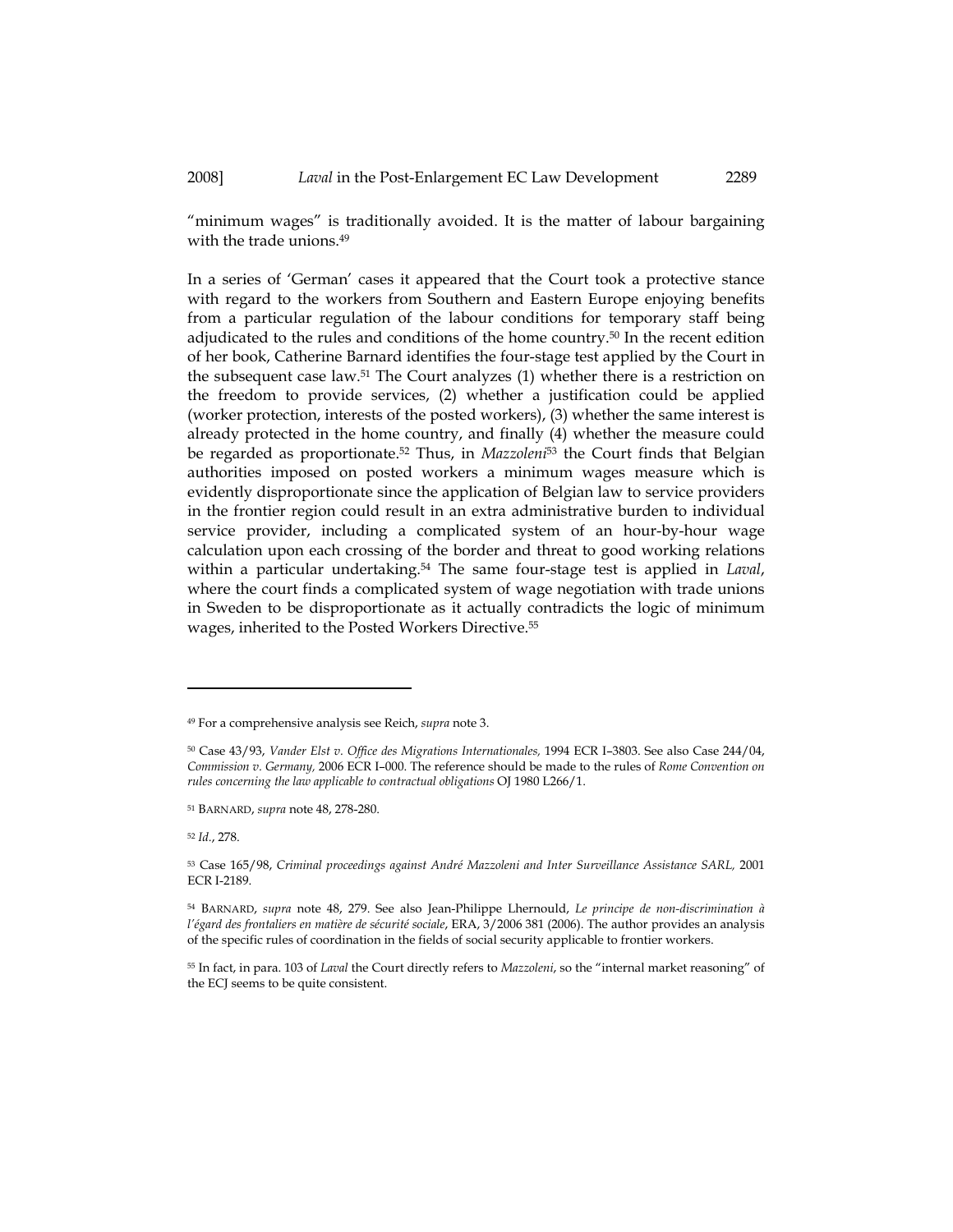#### 2290 **GERMAN LAW JOURNAL** [Vol. 09 No. 12

In Finalarte<sup>56</sup> the Court held that the construction companies based in the UK and Portugal who posted workers to Germany should adhere to the 'holiday standards' of Germany even if the number of holidays exceeds the four weeks' paid leave fixed in the Working Time Directive 2003/88.57 Although this measure is in breach of the internal market, it is still proportionate. In Portugaia Construções 58 the Court ruled that the measure to reduce the allegedly unfair competitive wages was, in itself, incapable of constituting a "valid imperative requirement due to its protectionist economic nature".<sup>59</sup> In *Commission v. Luxembourg*<sup>60</sup> the Court found proportionate the measure which required a service provider to report in advance on the presence of posted worker(-s), the anticipated duration of this presence and justification of the deployment. However, in this line of cases the Court took a very negative view on the requirement of establishing minimum employment time<sup>61</sup>, granting individual work permits only if labour situation was favourable enough<sup>62</sup>, securing bank guarantee to cover costs in case a worker comes back home and licensing posted work63.

In Laval the Court accepts that "social dumping may constitute an overriding reason of public interest within the meaning of the case-law of the Court which, in principle, justifies a restriction of one of the fundamental freedoms guaranteed by the Treaty"64 and further refers to the case-law upon previous enlargements to support its view.<sup>65</sup> Hence, although it does not frame social derogations into the "fundamental rights exception", the Court nevertheless leaves an essential potential for the fundamentalization of social rights in the future, similar to the one in the seminal case of Rush Portuguesa.

<sup>62</sup> Commission v. Luxembourg, 2004 supra note 60, and, Vander Elst, 1994, supra note 50.

<sup>64</sup> Para. 103.

<sup>56</sup> Case 68-71/98, Finalarte, 2001 ECR I-7831.

<sup>57</sup> EC Directive 93/104 of the Council, of 23 November 1993, concerning certain aspects of the organisation of working time, OJ L 307.

<sup>58</sup> Case 164/99, Portugaia Construções, 2002 ECR I-787.

<sup>59</sup> Dougan, supra note 5, 137.

<sup>60</sup> Case 445/03, Commission v. Luxembourg, 2004 ECR I-10191.

 $61$  Commission v. Luxembourg, 2004 supra note 60, and, Commission v. Germany, 2006, supra note 50.

<sup>63</sup> Id., para. 30 and 47.

<sup>65</sup> In particular, Case 376/96, Arblade and Others, 1999 ECR I -8453, Mazzoleni & ISA, 2001 supra note 53, Finalarte & Others, 2001 supra note 56.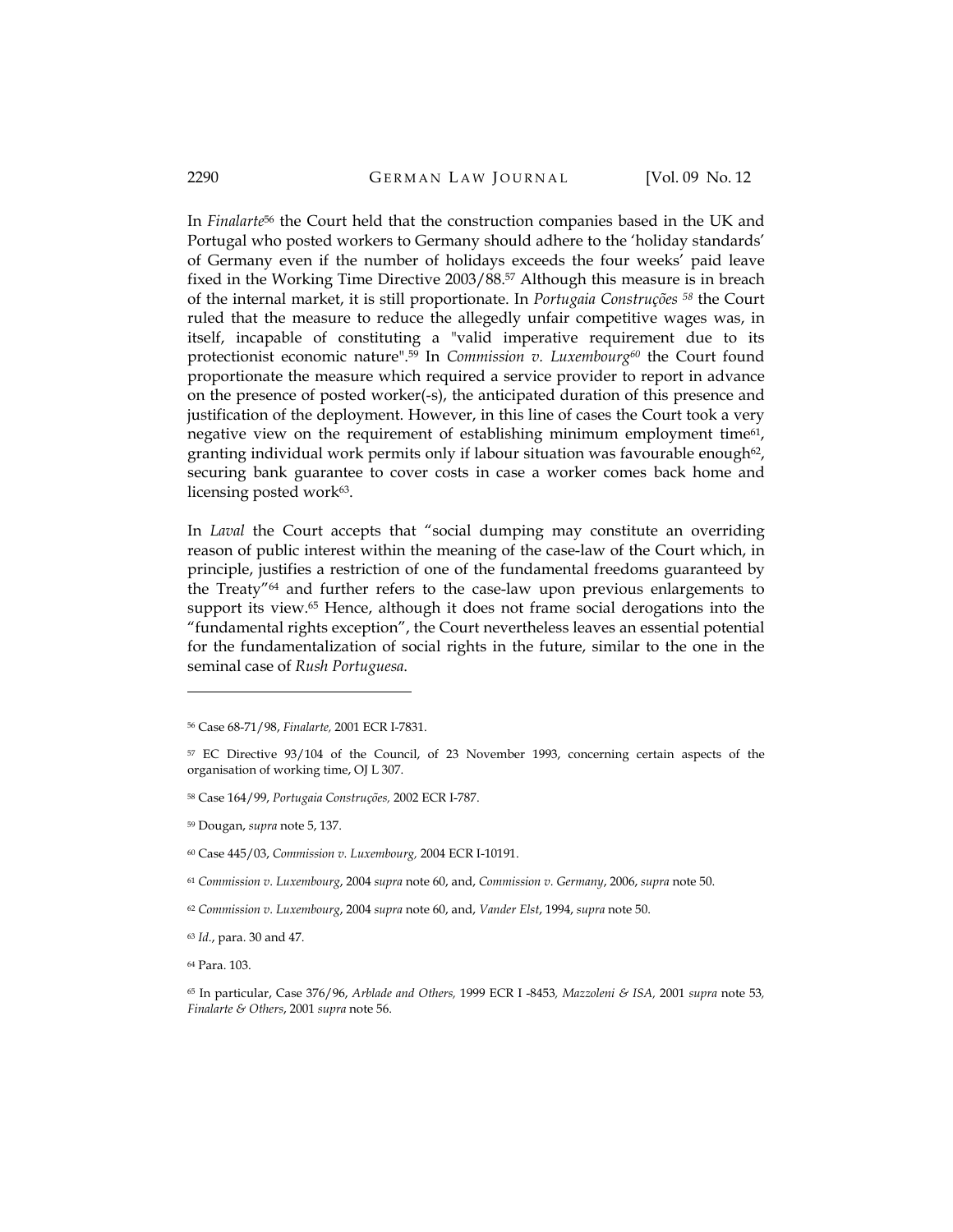#### III. Legal Implications of the Pre-Accession Period

1. Economic Concerns and Diverging Practice of Legal Approximation

In particular, it was argued that the enlargement is capable of diverting foreign direct investment from the EU-15 into the acceding states.66 Naturally enough, the popular expectation was a so-called 'displacement effect' for national workers based on a mistaken belief that the number of jobs in the economy is fixed. $67$ Another widespread fear is that a massive influx of workers from the EU-10 will lead to a dumping effect for wages (that rhetoric was especially efficient in the volatile days of Le Pen, Pym Fortuyn and Jörg Haider).<sup>68</sup>

'Wage effect' expectations were perhaps the most sound since wages in the CEEC (EU-8, i.e. with an exception of Malta and Cyprus) amounted only to 9% of the EU-15 average and the situation seemed to be especially vulnerable for particular industries (textiles and footwear), as well as for particular countries neighbouring with EU-10 (Germany, Austria).<sup>69</sup>

The economists used regional income differentials as the key variable in determining the probable scale of international labour migration.<sup>70</sup> This approach showed that income differentials between EU-15 and EU-10 (and especially between EU-15 and EU-8) were, by no means, higher than those between Portugal and Greece, on the one hand, and the then member states, on the other hand.<sup>71</sup>

<sup>66</sup> Dougan, supra note 5, 133.

<sup>67</sup> Doyle, supra note 7, 10.

<sup>68</sup> Dougan, supra note 5, 121.

<sup>69</sup> HEATHER GRABBE, PROFITING FROM EU ENLARGEMENT, 43 (2001).

 $70$  Another trend is to concert wage levels at PPP (purchasing power parity). This approach shows that for some countries (especially Baltic States) the absolute gap in per capita incomes to the EU-15 is still capable of provoking large labour migration potential. For other countries (Slovenia and Czech Republic) PPP was quite comparative to the countries of previous enlargement. For a thorough economic analysis see Frigyes Ferdinand Heinz and Melanie Ward-Warmedinger, Cross-Border Labour Mobility Within An Enlarged EU, 52 OCCASIONAL PAPER SERIES, 16-17 (2006). For a more politics-oriented study see Marat Kengerlinsky, Restrictions in EU Immigration Policies Towards New Member States 2 Journal of European Affairs (2004). For detailed analysis of legal implications dating back to the economic fears see Orsolya Farkas and Olga Rymkevitch, Immigration and the Free Movement of Workers after Enlargement: Contrasting Choices 20(3) INT.J.COMP.L.L.I.R. 369 (2004); Adelina Adinolfi Free Movement and Access to Work of Citizens of the New Member State: The Transitional Measures 41 CML REV. 469 (2005).

<sup>71</sup> Doyle, supra note 7, 121-122.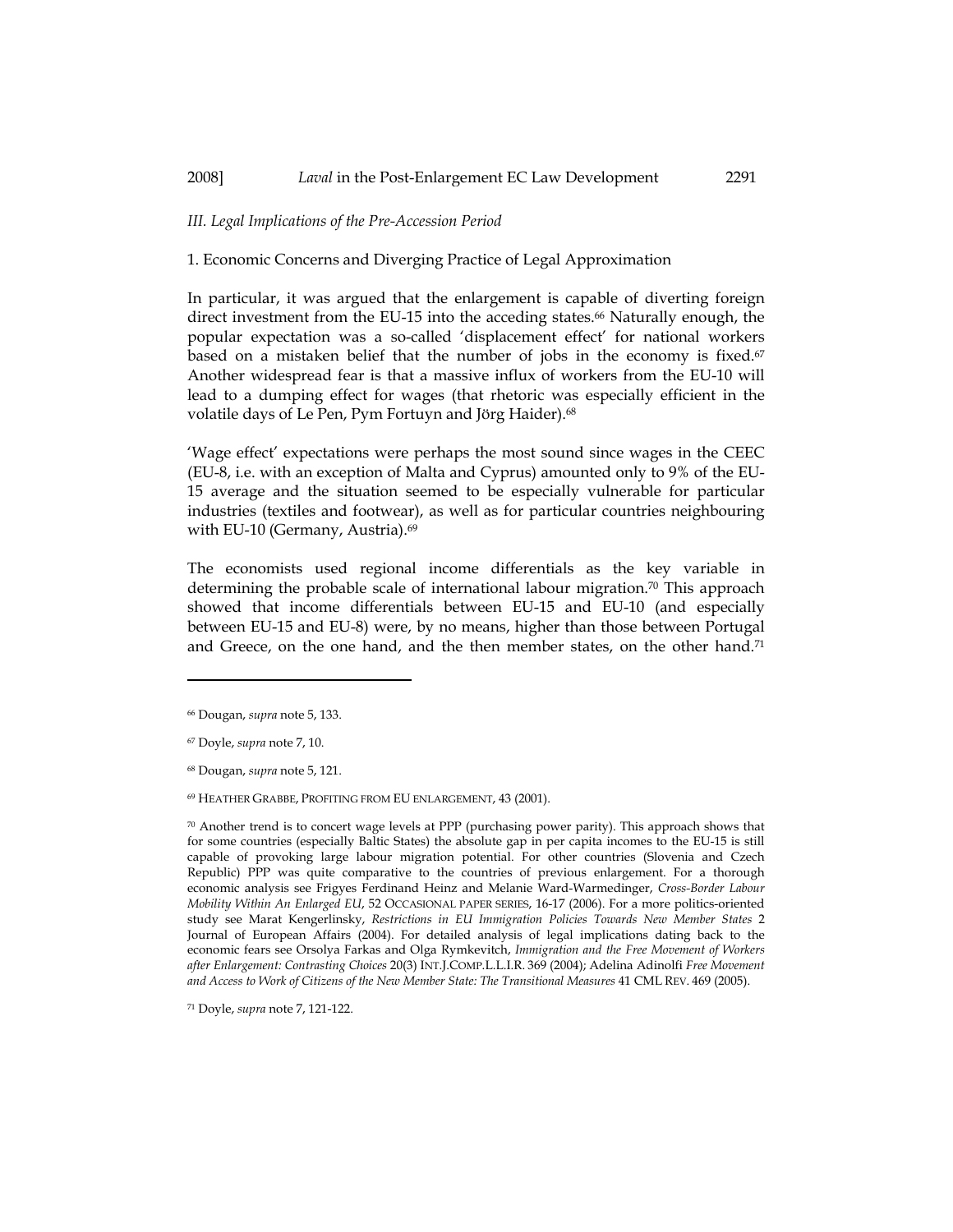Nonetheless, the experience of previous enlargements was rather a positive example since it demonstrated that the enlargement itself did not provoke significant disruptions for labour market and social standards of old member states.

Another debate which needs a brief overview with regard to its legal implications is the distinction between the aggregate and the regional impact of enlargement, since it was evident that neighbouring countries are far more likely to be flooded with migration.72 Economic and statistical analysis revealed, in particular, that migrants often tend to choose a neighbouring country (being influenced by linguistic, cultural and transport fees considerations). On the other hand, old member states with English as the official language are more popular among migrants with high levels of education.73 One more contradiction to the widespread beliefs is that European migrants, in fact, tend to be young, well-educated and single.74 Moreover, linguistic, cultural and social barriers, as well as high transaction costs of migration itself are usually capable of preventing the flood of migration.75 Economic analysis also concentrated on the so-called 'welfare magnets', i.e. on researching the hypothesis that migrants tend to pick up the countries with more sound welfare traditions.76 Perhaps, it was rather sensitive for such countries as Sweden or Ireland in their motivation to open labour market, but finally the research identified that 'welfare tourism' could hardly be a serious pull factor. In general, the social aspect was of particular importance due to another hypothesis, namely that organised crime and unscrupulous employees would be able to use social security system in order to keep wages costs down. The studies also demonstrated that an increased supply of labour may also induce new investments.<sup>77</sup> The latter is capable of counteracting wage decline, thus proving that 'benefit tourism' could only have limited consequences. In general, one could observe a spill-over effect<sup>78</sup> in countries' motivation to open the markets with regard to social policy (especially in

<sup>74</sup> Id., 20-21.

l

- <sup>75</sup> Dougan, supra note 5, 121-122.
- <sup>76</sup> Doyle, supra note 7, 10.

<sup>77</sup> Id., 19.

<sup>72</sup> Dougan, supra note 5, 122.

<sup>73</sup> Doyle, supra note 7, 10.

<sup>78</sup> In other literature described as 'domino effect', see in particular, Samantha Curie, "Free" movers? The post-accession experience of accession – 8 migrant workers in the United Kingdom, 31 E.L. REV. 211 (2006).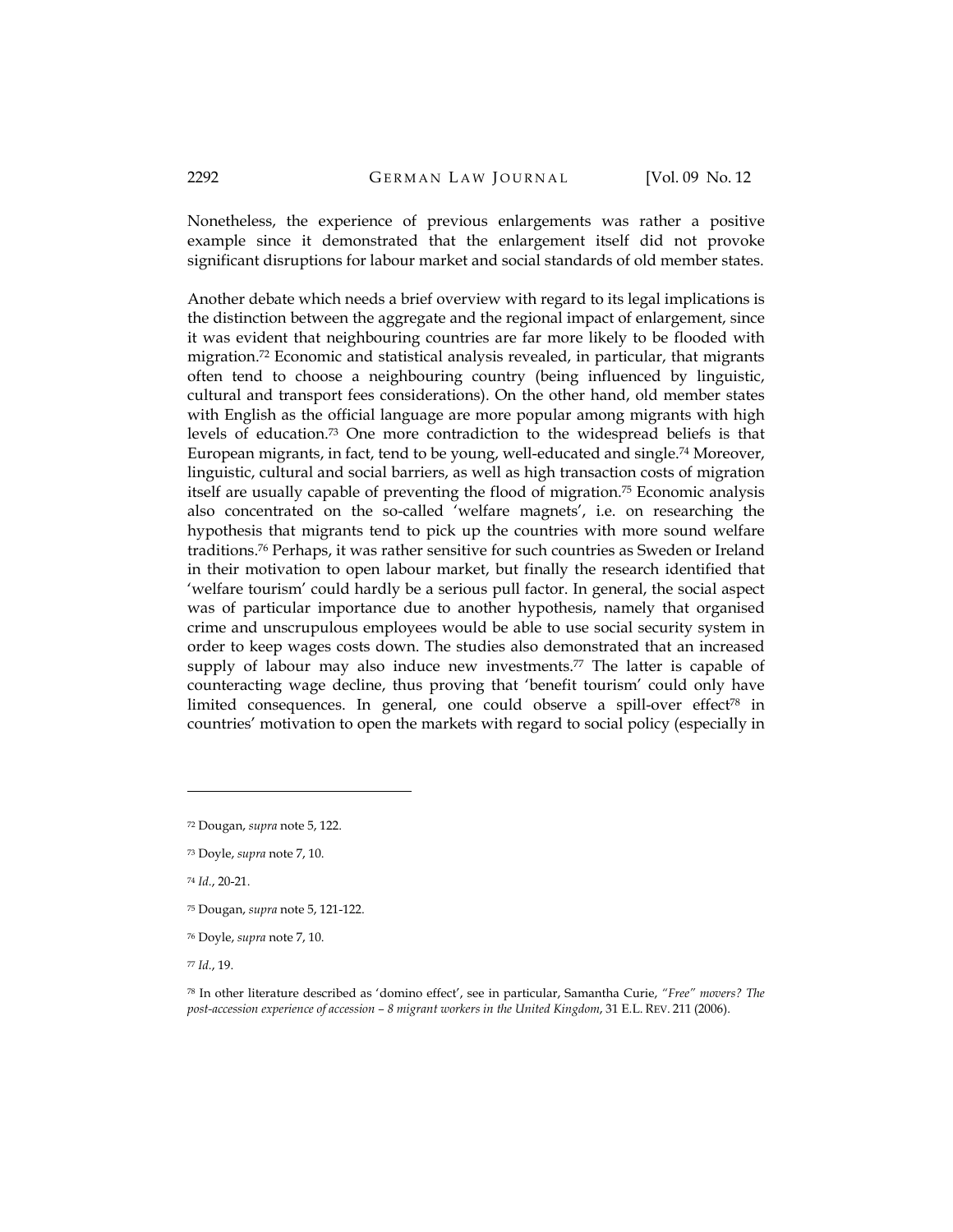case of Ireland) since often the enlargement debate was much more concentrated on protecting the welfare system than on labour market issues.<sup>79</sup>

Economic analysis revealed that a small number of workers tend to migrate to old member states which shall not cause a long-term disruption of labour markets.<sup>80</sup> One of the most interesting economic arguments put forward not to postpone the enlargement was that business is already exposed to global competition and EU business can maintain profitability by using acceding Europe as a 'low-cost production site'.<sup>81</sup>

Thus, one could conclude that the pre-enlargement fears provoked a specific socioeconomic debate which has proven that enlargement in itself is not capable to disrupt Western European labour markets as such but, on the other hand, it could have much more serious consequences for the neighbouring countries. This motivation line led to the legal consequences of imposing restriction period in the majority of EU states with particularly strong derogations for Austria and Germany. On the other hand, EU-15 also accepted certain concessions permitting the acceding states to introduce seven-year restrictions for the foreigners to acquire land in those countries.<sup>82</sup>

2. Transitional Arrangements and other Sage-Guard Measures: Implications for the Accession Treaty

The economic considerations demonstrated in the previous sub-chapter were echoed in the Act of Accession 2003 (Athens) by way of transitional arrangements.<sup>83</sup> Interestingly enough, those arrangements dealt only with 8 acceding states (Poland, Hungary, the Czech Republic, the Slovak Republic, Slovenia, Estonia, Latvia and Lithuania) since Malta and Cyprus did not pose an evident problem for the labour market of EU-15. Old Member States were permitted to derogate from Articles 1-6

 $^{81}\,Id.$ 

l

<sup>82</sup> Id, 14.

<sup>79</sup> Doyle, supra note 7, 23.

<sup>80</sup> Grabbe, supra note 69, 4.

<sup>83</sup> Kirstyn Inglis, Treading the Tightrope between Flexibility and Legal Certainty: The Temporary Derogations from the Acquis on the Freedom of Movement of Workers and Safeguard Measures under the Accession Treaty, in LA LIBRE CIRCULATION DES PERSONNES : ETATS DES LIEUX ET PERSPECTIVES, CAHIERS DU COLLÈGE D'EUROPE N° 5, ACTES D'UN COLLOQUE ORGANISÉ EN 2003 À LIÈGE, (2007) 99-124.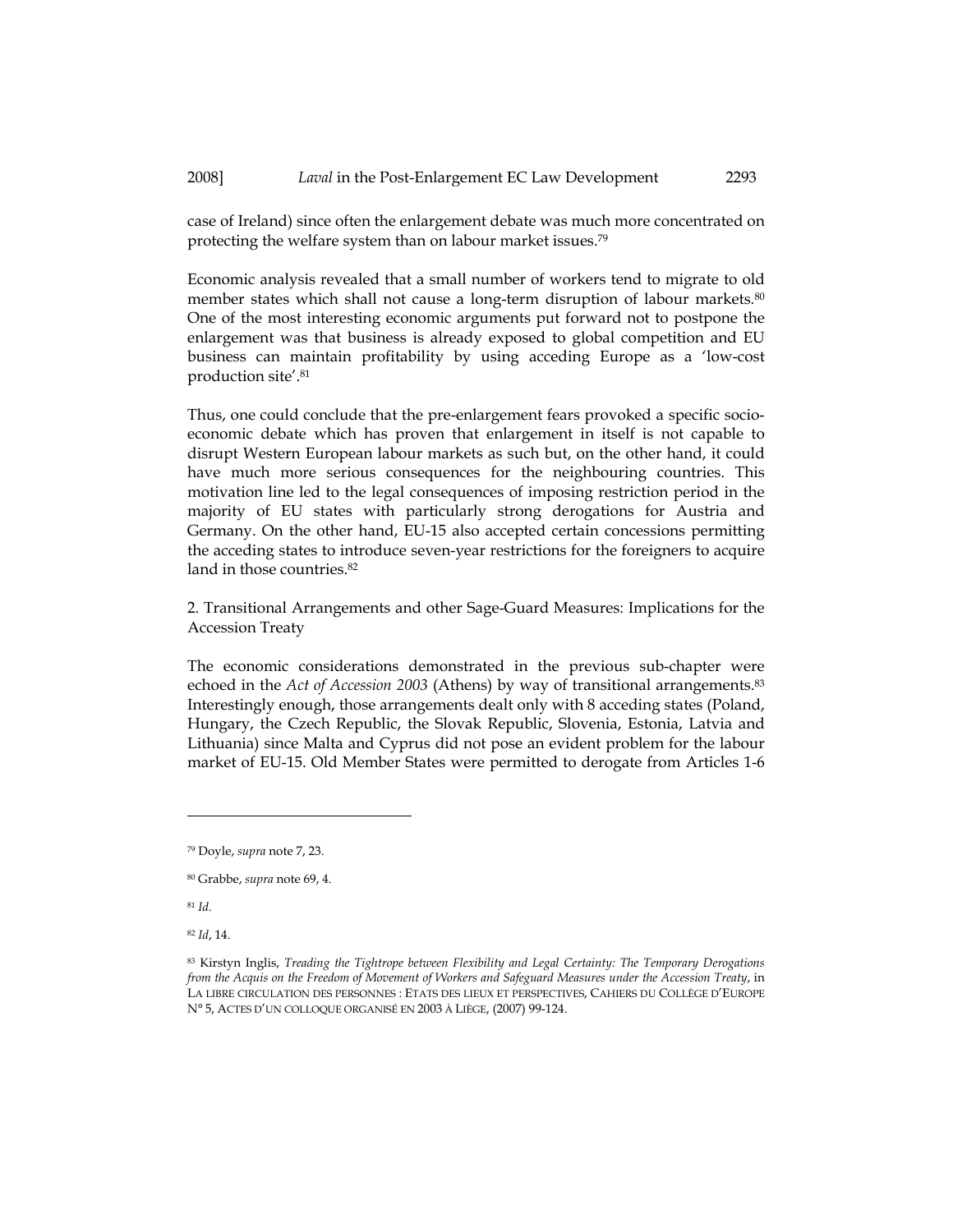of Regulation 1612/6884, thus restricting in time the access to their labour market. This derogation was shaped in the so-called '2+3+2' formula, i.e. old member states were permitted to restrict the principles of internal market with regard to labour vis-à-vis EU-8 following three-stage pattern: (1) from May 1, 2004 until April 30, 2006; (2) from May 1, 2006 until April 30, 2009 and, finally, (3) from May 1, 2009 until April 30, 2011. The third derogation is the most serious one since in order to justify itself it requires evidence of 'serious disturbances' or a 'threat of serious disturbances' for labour market (the so-called 'standstill clause').

Moreover, those states within EU-15 who already opened their markets could still invoke another provision (the so-called 'safeguard clause') which permits them to impose restrictions up until the ultimate terms if there is an evident threat of serious disturbances in their labour markets. This provision is especially interesting in the light of Laval since the proof could be based on the threat for the standard of living or the level of employment in a given region or occupation. That was the argumentation leitmotif of the Swedish government. Hence, theoretically social dumping could constitute a legal basis for this back-manoeuvre.

During the already completed first stage only three countries opened their labour market for EU-8, namely Sweden, Ireland and the United Kingdom. Upon the accomplishment of the first phase the Commission presented a Report on the Functioning of the transitional arrangements in the first phase which made some other countries follow open-labour model (Spain, Finland, Greece, Portugal and Italy) and yet more countries open their labour market only partially (Belgium, Denmark, France, Luxembourg and the Netherlands)<sup>85</sup>. Austria and Germany still keep on restricting their market.86 Upon accession of Bulgaria and Romania the model of graduality has now shifted to '1+2+1' formula, i.e. the stages in opening labour market are now as follows: (1) January 1, 2007 until December 31, 2008; (2) January 1, 2009 until December 31, 2001, and finally, (3) January 1, 2012 until December 31, 2013.

<sup>84</sup> Regulation 1612/68 of the Council, of 15 October 1968, on freedom of movement for workers within the Community, OJL 257, 2-12.

<sup>85</sup> In Denmark labour market is fully covered, in Belgium, France, Luxembourg and the Netherlands flexible provisions cover only certain sectors or certain professions.

<sup>86</sup> Initially German and Austrian governments insisted on transitional derogations for certain sensitive sectors (e.g., construction, industrial cleaning, home nursing and security activities). This logic certainly dates back to consequences of the previous enlargements. Michael Dougan expressed an interesting opinion that the better alternative for Germany and Austria would be to require payment of their national minimum wage for posted workers from EU-8, despite the judgement in Mazzoleni. See Dougan, supra note 5, 138-139.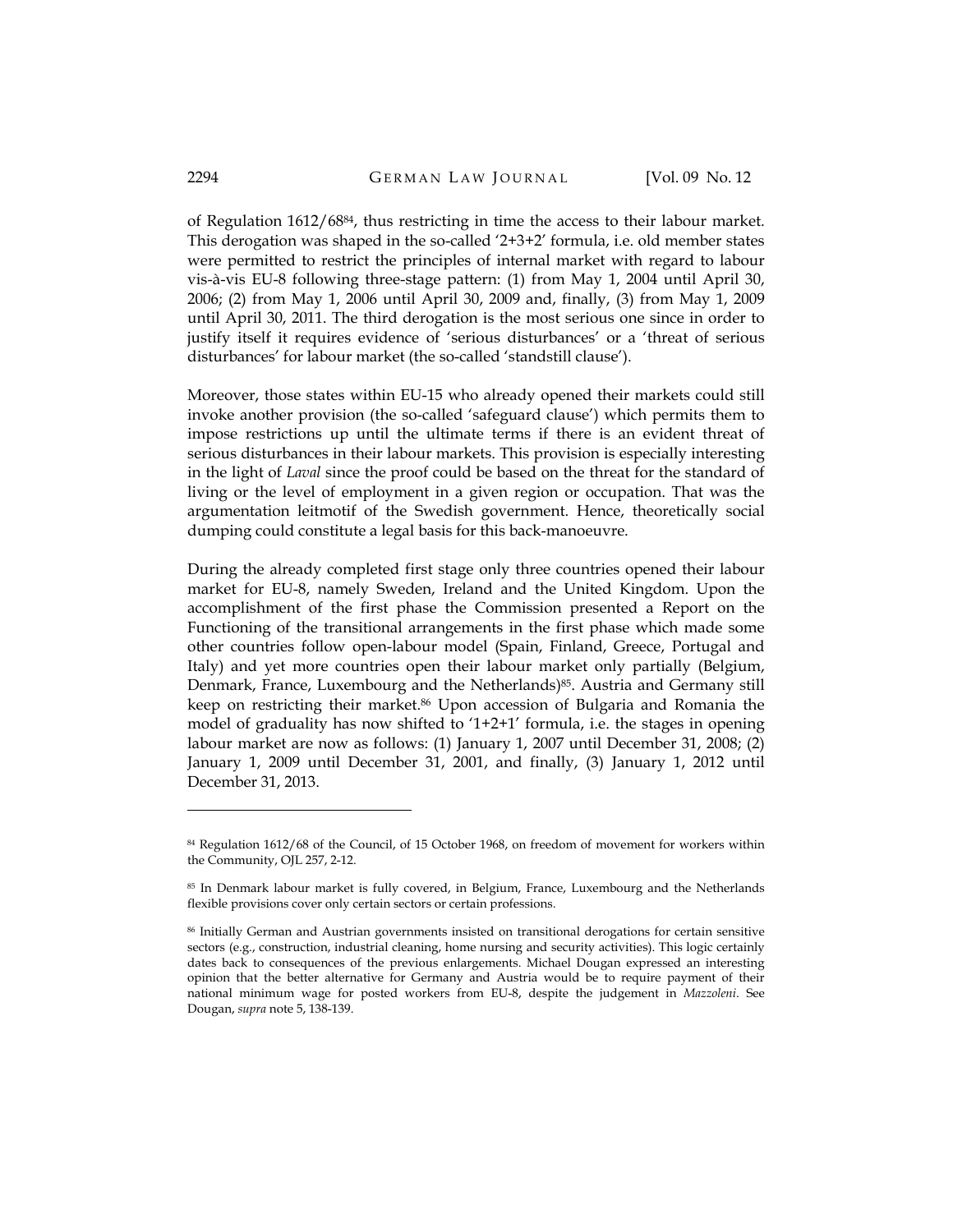As far as the recent enlargement from EU-25 to EU-27 is concerned, of the former EU-15 only Finland and Sweden totally opened their labour markets, which made, respectively, Viking and Laval to be the pioneer case-law in the field. France and Italy agreed to open their markets partially. The other countries (Austria, Belgium, Denmark, Germany, Ireland, Greece, Luxembourg, the Netherlands, Spain, Portugal and the United Kingdom) imposed restrictions. Among EU-10 only Malta restricted its labour market while Hungary imposed partial restrictions (getting a work permit depends on the sector). These cautions explain why so many governments submitted their observations before the Court in Laval.<sup>87</sup> One could hardly stay impartial when the most essential issue of the European integration (free movement of the economically active population) is at stake.

It should be underlined that the transitional arrangements deal only with migrant workers from the newly accepted states. They do not allow old members to limit the free movement of other categories of the EU citizens (students or persons with independent means)<sup>88</sup>. Moreover, no derogation is possible once the worker had been legally employed for the first time in an old member state.

Hence, the key elements with regard to the labour market protection upon the enlargement are flexibility and graduality.<sup>89</sup> The pre-enlargement debate embodied the joint venture of solidarity and conditionality<sup>90</sup> in a legal telos of the accession acquis.

#### IV. Laval: a Clear Statement of the New Tendency?

The approach of the Court is that neither economic nor social arguments are excluded but the crucial question is the one of balancing. The Court follows its traditional sufficient-derogation-test-analysis and recognizes the existence of the conflict without any reference to the affirmative support of the newcomers for the unity of the internal market (Para. 95, 108). Nevertheless, the Court emphasizes that the European integration is indeed not exclusively about providing the efficiency of

<sup>87</sup> Austria, Belgium, Czech Republic, Denmark, Germany, Estonia, Finland, Ireland, Spain, France, Lithuania, Poland, UK. Even Norway and Iceland did not stay apathetic.

<sup>88</sup> Communication from the Commission to the Council, the European Parliament, the European Economic and Social Committee and the Committee of the Regions – Report on the Functioning of the Transitional Arrangements set out in the 2003 Accession Treaty (period 1 May 2004 – 30 April 2006), COM (2006) 0048 final, 8 February 8 2006.

<sup>89</sup> Curie, supra note 78, 210.

<sup>90</sup> Marise Cremona, EU Enlargement: solidarity and conditionality, 30 E.L.REV. 3, 3-22 (2005).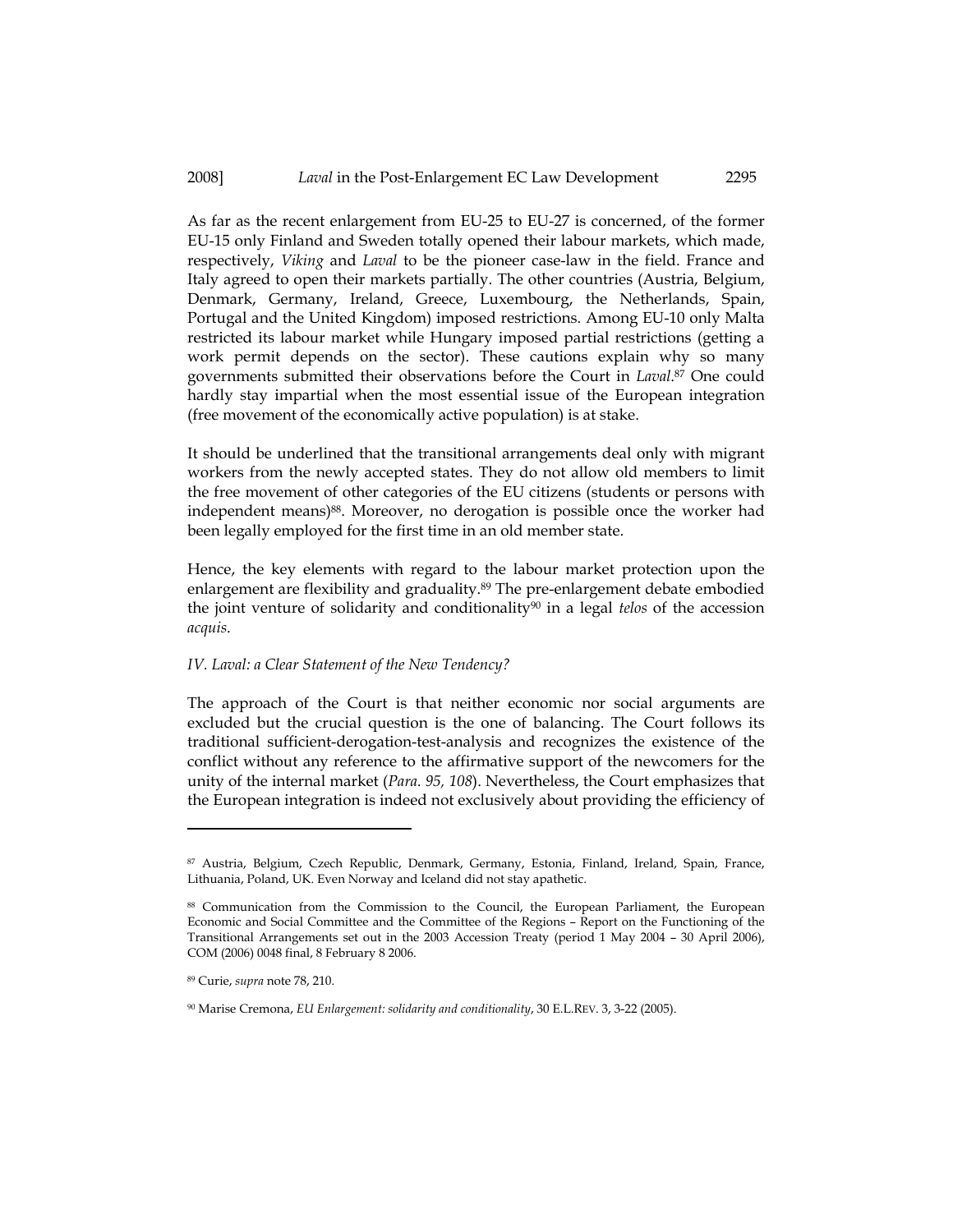the economic freedoms. (Para. 104). The due respect should be paid to social rights. The question behind the judicial vocabulary is to what extend the decision is informed by social factors and a broader social context of the community legal order.

Horizontal effect is made applicable towards the trade unions but the particular benefits of this stance are vague. It is unclear whether the Court will keep on its iron logic of the internal market body-guarding, or whether in the future (where there is no conflict with the imposition of the EU norms on the national level) the horizontal effect has the potential to set up an actual derogation for the internal market, shaped into the social rights protection. Otherwise, it is not a big step for the recognition of the direct horizontal application since in judicial reasoning the trade unions could be easily substituted with the state authorities who do not undertake any efficient measures to stop the trade unions (the reasoning pattern of "Angry Farmers"<sup>91</sup>).

The notion of solidarity behind the lines acquires an extra value. Being traditionally regarded as a labor and social value, it encompasses a non-discrimination logic not only before (at the stage of the enlargement negotiation) but also after the enlargements. The implicit message from the Court could be formulated as follows: "The fear of social dumping is not an excuse to discriminate the eastward workers!" The internal market, thus, obtains an additional reinforcement in the context of the EU-27.

## C. Laval in the Context of Fundamental Rights

## I. Evolution and Scope of Fundamental Rights in EC Law

The status of fundamental rights in EC Law has for a long time been rather uncertain since initially the Community was established to pursue the goals of economic integration and did not presuppose a separate human rights policy. The situation is even more aggravated by the fact that on the European level there are at least two global systems of human rights observance with separate dispute resolution mechanisms, namely, national courts and national constitutional courts (on the level of states), and the European Court of Human Rights (on the level of the Council of Europe).<sup>92</sup> In combination with a wide range of NGOs dealing with

<sup>91</sup> Case 265/95 Commission v. France, 1997 ECR I-443.

<sup>92 &</sup>quot;Détriplement fonctionnel" as Prof. Douglas-Scott nicely phrases it. See Douglas-Scott, infra note 95, 639.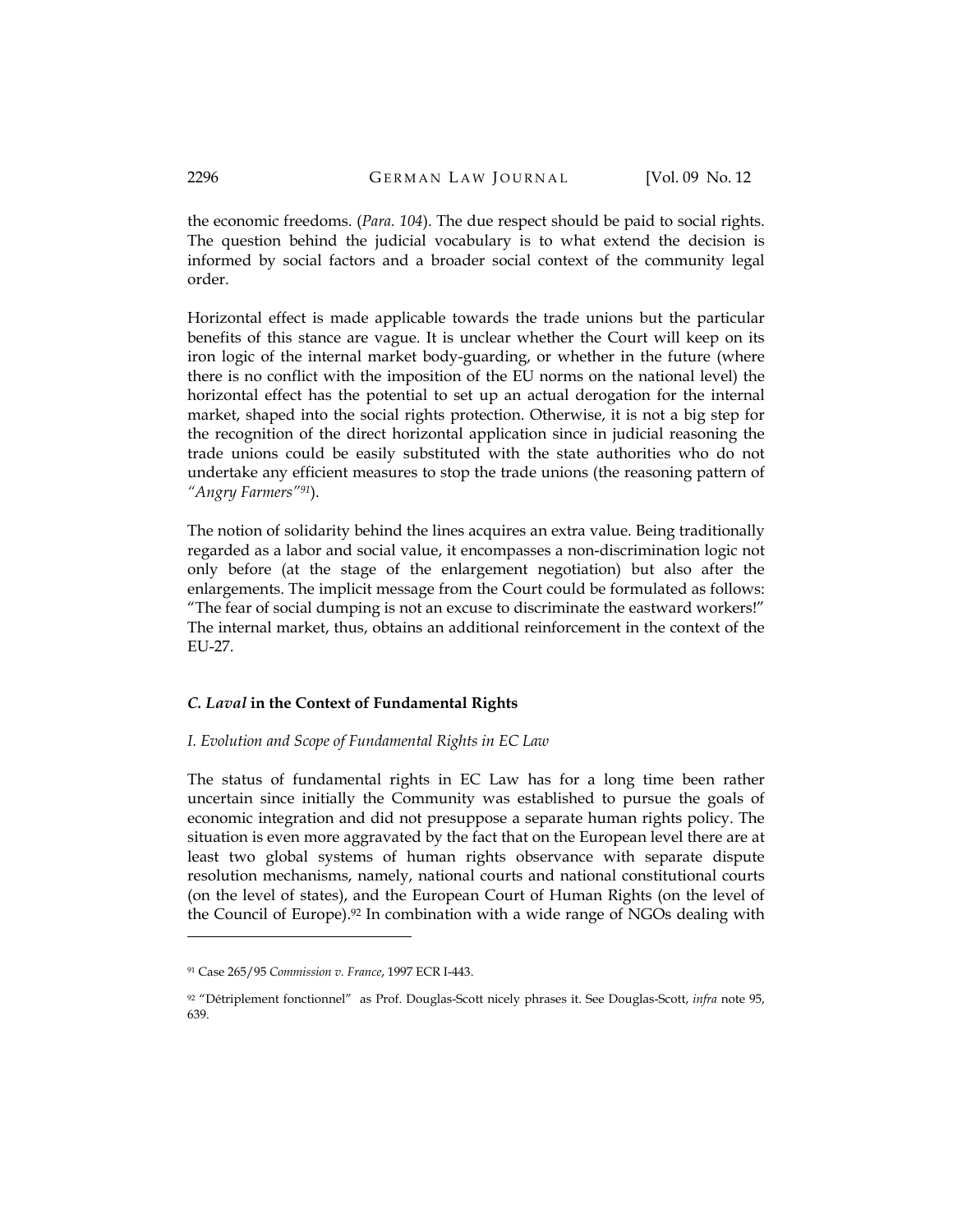#### 2008] *Laval* in the Post-Enlargement EC Law Development 2297

human rights, this mechanism leaves small room for the EC manoeuvres in the field. Nonetheless, the evolution of the internal market revealed an over-whelming need to distinguish a separate human rights *acquis* in the Community.<sup>93</sup> That policy required establishing a comprehensive legal ground for institutional decisionmaking and dispute-resolution with regard to fundamental rights in the ECJ. This uneasy task revealed several problems including delineation of the frontline between Strasbourg and Luxembourg, particular positioning of fundamental rights vis-à-vis economic freedoms in the Community and, what turned to be even a greater challenge, defining the scope of fundamental rights common for constitutional traditions of all member states.<sup>94</sup> One could seriously doubt in the middle of the 1950s that European integration would reach these horizons, <sup>95</sup> especially taking into account the fact that a separate jurisdiction in the field of fundamental rights was established on a pan-European level which turned to be a success story of Strasbourg.

This institutional contradiction founds its roots and reflection in the bulk of legal instruments which a relatively recently shaped EU citizen could invoke, in particular, national legal norms and principles (first of all, including those of constitutional character), European Convention on Human Rights and Fundamental Freedoms, and *acquis communautaire* including EU and EC Treaties.<sup>96</sup>

<sup>93</sup> One could argue that human rights steadily gained their importance from the late 1960s on (Armin Von Bogdany, The European Union as a Human Rights Organization? Human Rights and the Core of the European Union, 37 CML REV. 1307 (2000)). On of the first cases (often taken as a reference point) in which the Court explicitly refers to fundamental rights is traced back to the 1970s, namely Case 11/70, Internationale Handelsgesellschaft, 1970 ECR I-1125. Active reference to the case-law of Strasbourg started only in the mid 1990s. It is interesting to note in the context of present paper (tacking fundamentalization of social rights) that mere in the 1970s one could observe the recognition of social and labour rights in the decisions of the ECJ.

<sup>94</sup> For a profound analysis of the role of the ECJ in filling the empty box of fundamental rights in EC Law see Bruno De Witte, Le rôle passé et futur de la cour de justice des communautés européennes dans la protection des droits de l'homme in L'UNION EUROPEENNE ET LES DROITS DE L'HOMME 895-935 (Pilip Alston, Mara Bustelo and James Heenan (eds.) 2001). In particular, 905-920 (for a comprehensive evaluation of the Court's role vis-à-vis national systems, access to jurisdictions, degree of protection, etc).

<sup>95</sup> One could also recall declaration of the Charter of Fundamental rights, adoption of non-discrimination directives under Article 13 EC, and incorporation of human rights initiatives into policies such as the European Neighbouring policy (Cf., Sionaidh Douglas-Scott, A Tale of Two Courts: Luxembourg, Strasbourg and the Growing European Human Rights Acquis, 13 C.M.L. Rev. (2006). With regard to Article 13 EC in the context of European citizenship see also Catherine Barnard, Article 13: Through the Looking Glass of Union Citizenship in LEGAL ISSUES OF THE AMSTERDAM TREATY, 75 (David O'Keeffe and Patrick Twomey (eds.) 1999).

<sup>96</sup> For a detailed review see PIET EECKHOUT, EXTERNAL RELATIONS OF THE EUROPEAN UNION, LEGAL AND CONSTITUTIONAL FOUNDATIONS, 465-484 (2005).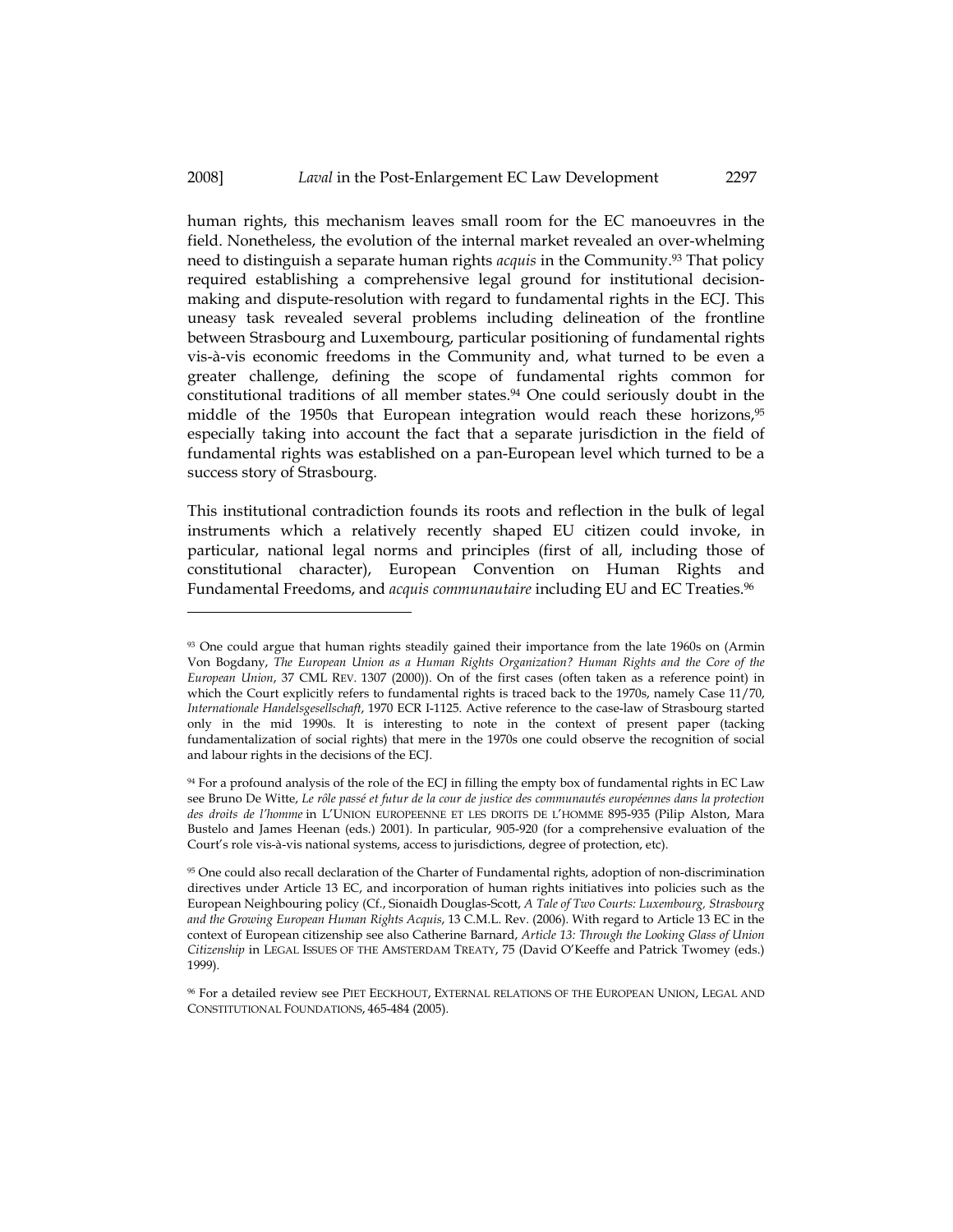Nonetheless, the specification of that range of applicable acquis is important, first of all, for the internal purposes of the European Union where the progress of internal market is still a priority. The problem which demands a particular concern is whether one could observe a clash between economic (freedoms of movements) and fundamental (human rights) principles of the Community.97 This clash is analyzed as an interaction between the European Court of Human Rights and the European Court of Justice.98 The very analysis of this specific interface between the ECtHR and the ECJ has become a popular approach in the bibliography on judicial review of the ECJ since early 1990s.<sup>99</sup> This is not surprising taking into account the peculiarities of the ECJ case-law which has constantly referred to the European Convention of Human Rights and Fundamental Freedoms. $^{100}$ 

This specific reference to fundamental rights could also be found in other numerous domains of the EC law, in particular, with regard to free movement of persons<sup>101</sup>, competition law102, social and employment law103 etc. The latter is especially

<sup>101</sup> Especially with regard to the discussion on the role of Article 6 ECHR which often affects the third countries nationals. Cédric Chenevière, Régime juridique des ressortissants d'Etats tiers membres de la famille d'un citoyen de l'Union, in LA LIBRE CIRCULATION DES PERSONNES : ETATS DES LIEUX ET PERSPECTIVES, CAHIERS DU COLLEGE D'EUROPE N° 5, ACTES D'UN COLLOQUE ORGANISE EN 2003 A LIEGE, (2007), 125-144.

103 Prechal, infra note 111.

<sup>97</sup> TREVOR C. HARTLEY, EUROPEAN UNION LAW IN A GLOBAL CONTEXT 332-352 (2004)

<sup>98</sup> For a comprehensive description of the situations, where the ECtHR found jurisdiction over actions involving the EU, as well as about interaction between two courts see Douglas-Scott, supra note 95, 629- 665, (in particular, 632-639).

<sup>99</sup> See Francis G. Jacobs, Human Rights in the EU: the Role of the Court of Justice 26 E.L. REV. 331 (2001), Gráinne De Búrca, Fundamental Human Rights and the Reach of the EC Law 13 (3) O.J.L.S. 283-319 (1993), Rick Lawson, Confusion and Conflict? Diverging Interpretations of the ECHR in Strasbourg and Luxembourg, in THE DYNAMICS OF THE PROTECTION OF HUMAN RIGHTS IN EUROPE 219 (Rick Lawson and Matthijs de Bloijs (eds.) 1994), and D. Spielman, Human Rights Case Law in Strasbourg and Luxembourg Courts: Inconsistencies and Complementarities, in PHILIP ALSTON (ED.), THE EU AND HUMAN RIGHTS 770 (1999).

 $100$  In recent literature among other ways-out the following ones were proposed: (1) a solution "à la Keck" (with an interesting parallel to the revolutionary limits established by the Court in case Keck & Mithouard, 1993, supra note 28), (2) introduction of de minimis rule (exclusion from application of human rights derogation in the situations when no significant economic effect is evident), (3) "Cassis de Dijon solution" (with reference to Case 120/78, Cassis de Dijon, 1979 ECR I-649, where the Court elaborated a compatibility test on the basis of the restrictive effects' analysis under Article 28 EC escaping from the derogation of Article 30 EC). See Alberto Alemanno, Á la recherche d'un juste équilibre entre libertés fondamentales et droits fondamentaux dans le cadre du marché intérieur: quelques réflecions à propos des arrêts « Schmidberger » et « Omega », RDUE 4/2004, 709-751 (2004).

<sup>102</sup> Sybe De Vries, Public Service, Diversity and Freedom of Expression and Competition Law, ERA, 1/2005, 46- 57 (2005).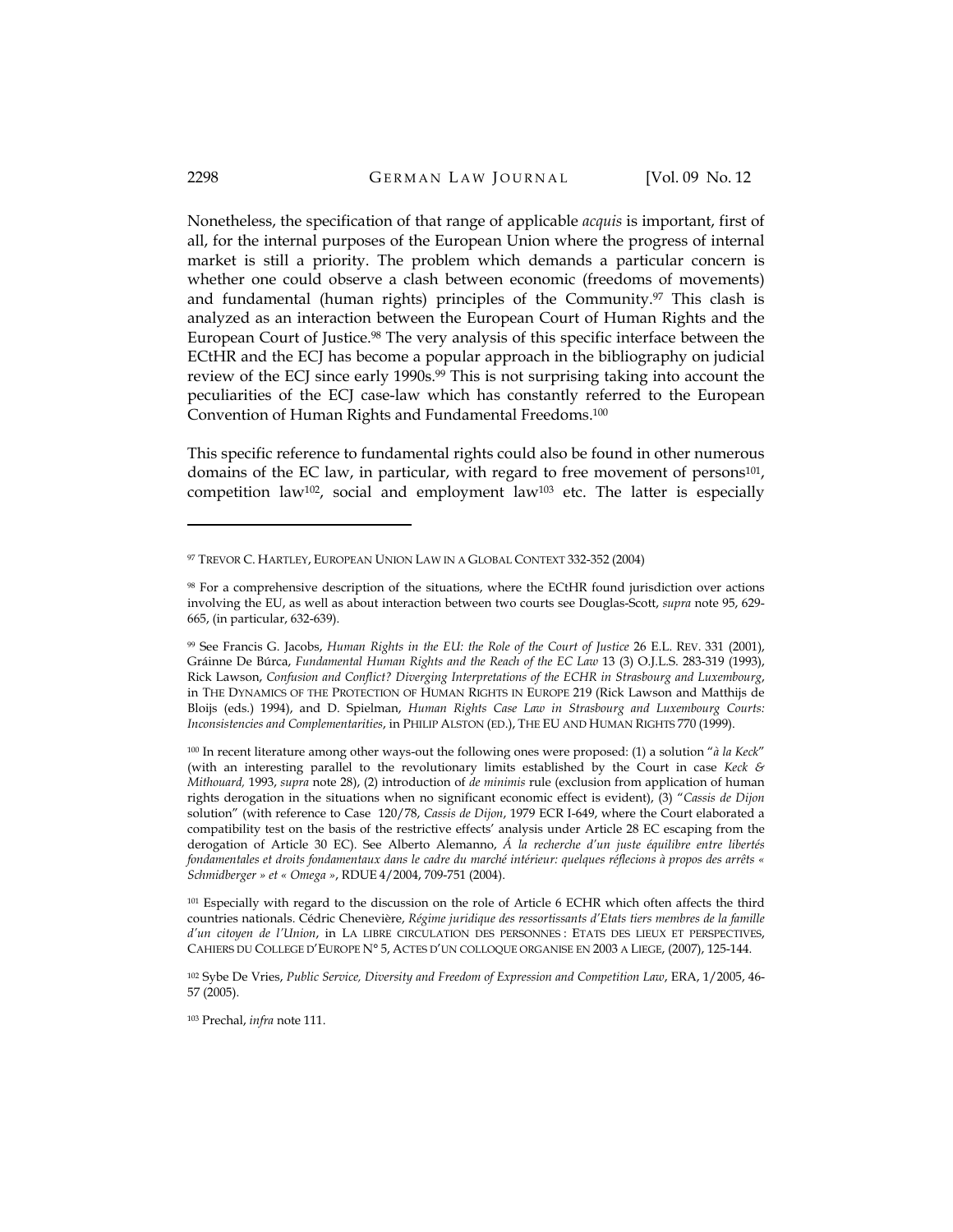interesting in the context of the present article since it shapes the ground of the discussion on the fundamentalization of social rights'.<sup>104</sup>

In order to discuss the potential for this fundamentalization of social rights, we need to identify the very legal grounds for fundamental rights in the Community legal order. Nowadays within (and even outside) the EU one could distinguish, at least, eight platforms to protect fundamental rights which are as follows (infra these sources will be exemplified with the models of judicial reasoning in Laval):

- Article 6 (Par. 1-2) EU with a reference to fundamental rights as guaranteed by the ECHR and constitutional traditions common to the Member States, as general principles of Community law (amicus curiae submissions)
- Article 13 EC (on non-discrimination)<sup>105</sup>
- The established case-law of the ECJ (especially with regard to a situation of a clash with the internal market)
- Human rights as an inherent part of constitutional traditions of member states *(ius commune* of human rights<sup>106</sup>)
- Judicial dialogue between ECJ and ECtHR (mostly by way of preliminary rulings)
- General acceptance of International Human Rights Law (it is the EU which promotes the instrumentalization of human rights under political frame of the UN)
- The mechanism of human rights clauses vis-à-vis third countries
- Charter of Fundamental Rights<sup>107</sup>

The Charter is a unique mechanism merging two freedoms, namely fundamental (human rights) and social (including labour) ones. The implicit question brought by Laval is whether one could observe the emergence of social human rights and which implications it could produce in the transitional (post-accession) context where social rights represent another clash with the internal market.

<sup>104</sup> Philip Alston, Labour Rights as Human Rights, The Not so Happy State of the Art in Labour Rights as Human Rights, Volume XIV/1, OUP, 2006, 1-24. Also, Regina Kreide, The Range of Social Human Rights, 18 GLJ (2001), available at: http://www.germanlawjournal.com/article.php?id=116 (last accessed on 18 November 2008).

<sup>105</sup> Barnard, supra note 95.

<sup>106</sup> Douglas-Scott, supra note 95, 665.

<sup>107</sup> The EU Charter of Fundamental Rights of the European Union, O.J. 2000 c 364/01.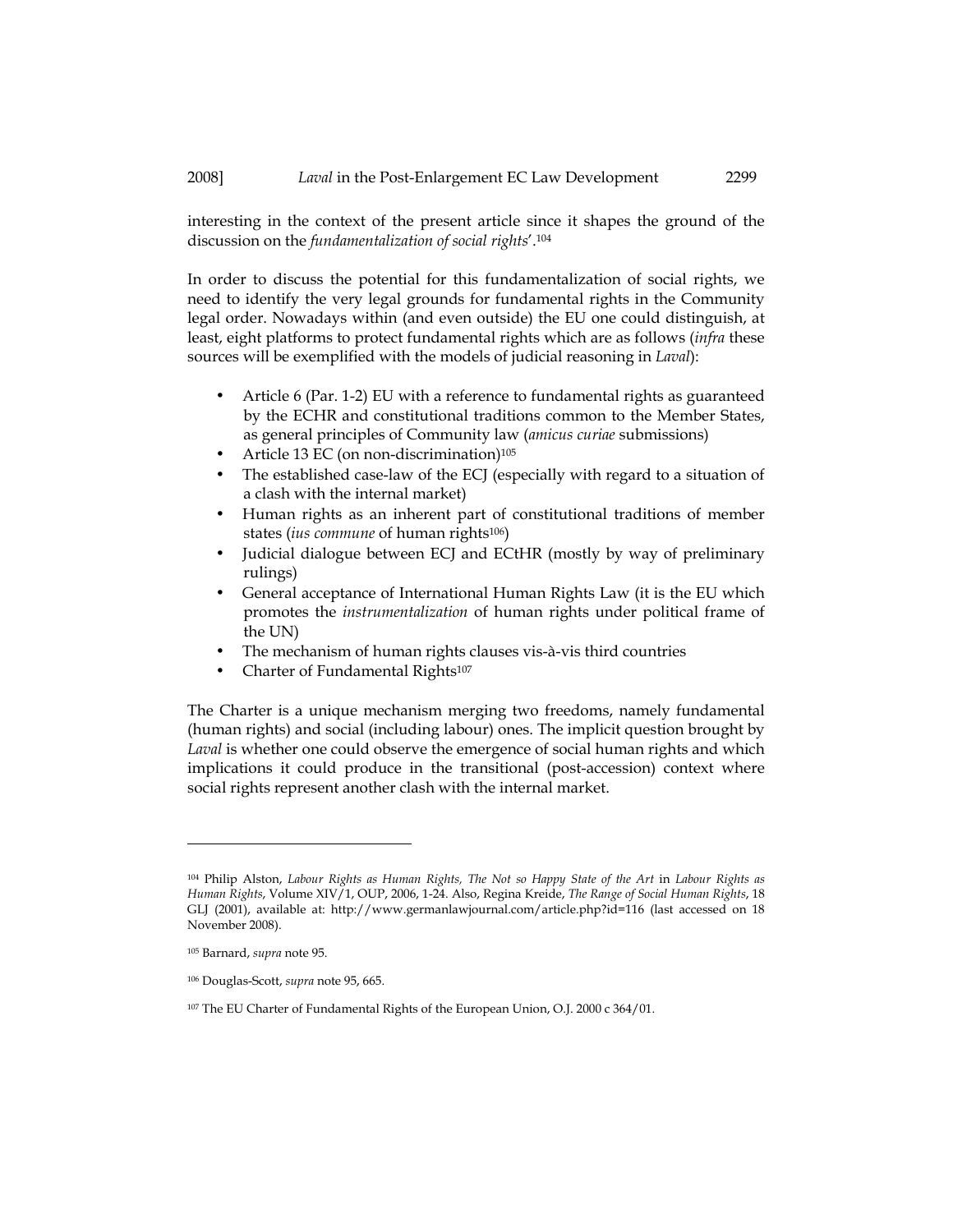EC Social Law is the domain which has been even more influenced, if not outright created, by the Court than freedom of movement under the internal market. The decision-making process in the EC has been consistently reflecting the reluctance of particular states to broaden EC powers to harmonize the domain of labour and social relations. This is an extremely sensitive area since, on the one hand, social and labour models in Europe differ significantly, and on the other hand, amendments in the sphere of social and employment rights lead to a risk of essential financial losses for particular states.108 Recent trends in the area of social policy demonstrate an "increase in the use of complementary or rather alternative methods of regulation to the Community Method"109 which leads to a 'transverse form of policy making'.<sup>110</sup>

In fact, it was the ECJ who has been giving impulses for harmonisation of working time, parental leave, equal opportunities, and mechanisms of social dialogue.<sup>111</sup> Another trend is a so-called *soft acquis*, which reveals a shift from legislative initiatives towards policies aimed at fostering employment creation, social protection and social inclusion.<sup>112</sup>

Art. 137 (Par. 4) EC sets limitations for the uniform labour standards with an effect that harmonization, holding that standards "shall not affect the right of Member State to define fundamental principles of their social security systems and must not significantly effect the financial equilibrium thereof;" and "shall not prevent any Member State from maintaining and introducing stringent protective measures compatible with EC Treaty."

l

112 Velluti, supra note 110.

<sup>108</sup> For a detailed analysis of the stages in the development of social and labor rights in EC Law see Stefano Giubboni, SOCIAL RIGHTS AND MARKET FREEDOM IN THE EUROPEAN CONSTITUTION: A LABOUR LAW PERSPECTIVE (2006).

<sup>109</sup> Samantha Velluti, The European Employment Strategy and the Challenges of Enlargement in TAKIS TRIDIMAS (EDS.), EU LAW FOR THE 21ST CENTURY: RETHINKING THE NEW LEGAL ORDER 415-436 (2004).

<sup>110</sup> Id.

<sup>111</sup> Sasha Prechal, Equality of Treatment, Non-Discrimination and Social Policy: Achievements in Three Themes, 41 CMLREV. 533, 533-551 (2004); Bernard Ryan, The Private Enforcement of European Union Labour in THE FUTURE OF REMEDIES IN EUROPE, 141, 141-147 (Claire Kilpatrick, Tonia Novitz and Paul Skidmore (eds.) 2000); Eugenia Caracciolo Di Torella and Annick Masselot, Pregnancy, Maternity and the Organization of Family Life: an Attempt to Classify the Case Law of the Court of Justice 26 E.L.REV. 239, 239-260 (2001); Lisa Waddington and Mark Bell, More Equal Than Others: Distinguising European Union Equality Directives 38 CMLREV. 587, 587-611 (2001).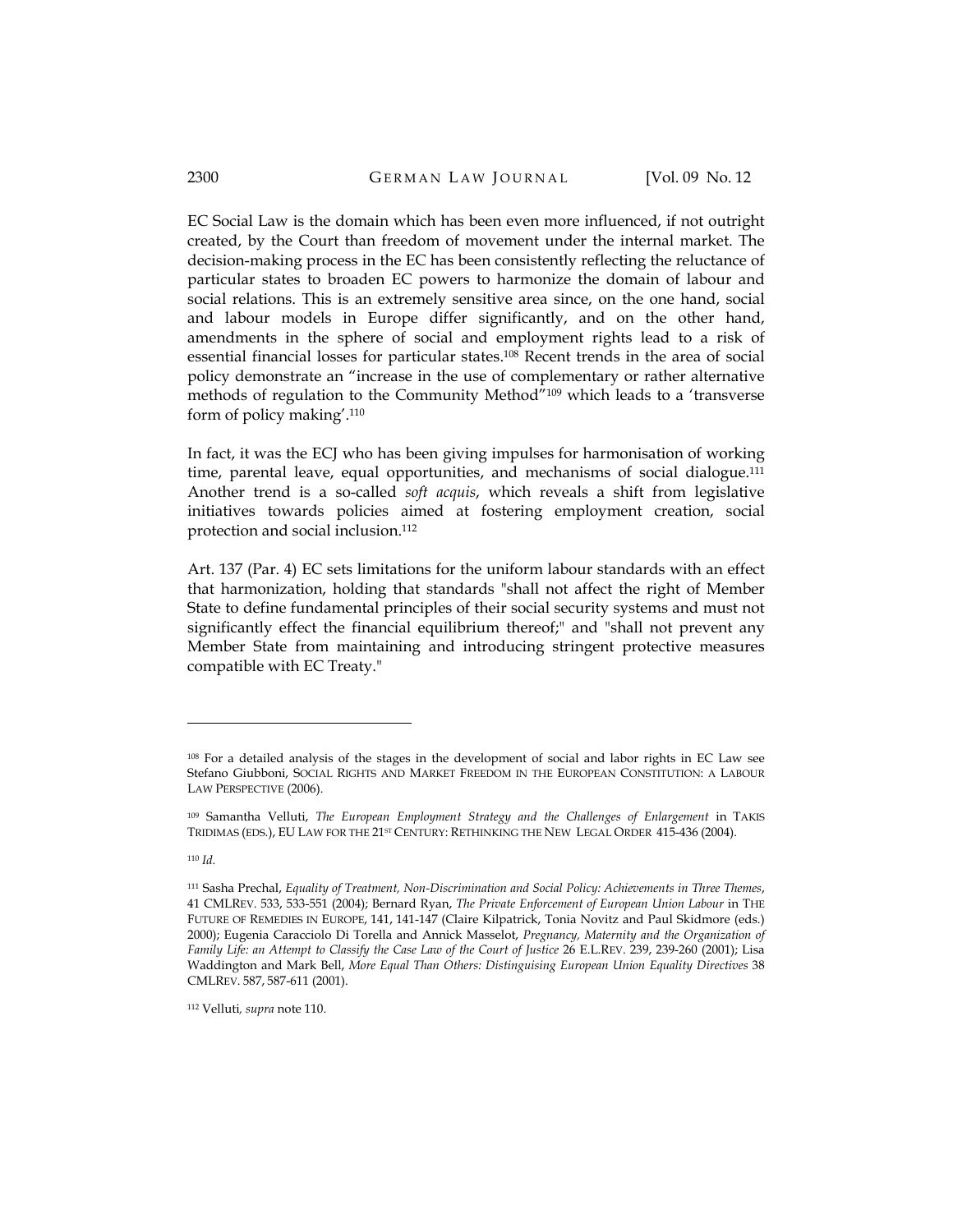Moreover, the Community lacks competence in harmonizing the right of association, the right to strike or the right to impose lock-outs113, which (as we shall see infra) has an implication for safeguarding national social standards upon enlargement.

### II. A Clash Similar to the Effects of Fundamental Rights?

The eastward enlargement revealed that the danger for labour markets of EU-15 lies not obviously in the influx of workers from CEEC but rather in the difference in wages, social standards and systems of labour relations in the West and East of Europe. The 'social dumping' is the term which is acquiring broader recognition both in doctrine and in the judgements of the Court.

Two other factors suggest that things could have been otherwise. First is that collective bargaining seems to be the popular direction of activity coordination at the EU level.114 Second is that the Charter is arguably enjoying a potential to break new ground by incorporating social and economic rights (including the collective labour rights115 affecting the laws of Member States on trade unions116) into the realm of fundamental rights.

Notwithstanding these arguments, in Laval the Court sets out a traditional internal market test, where social rights motivation of Swedish trade unions does not pass the proportionality assessment. The Community enjoys a limited competence to pursue harmonization in the social sphere since Article 137 EC specifically excludes harmonization of national wages from the Community's competence over social policy and Article 95 EC does not apply to employment matters.117 Thus, the field for fundamentalizing manoeuvre is restricted. Another way to interpret this ambiguity is to claim that precisely because the harmonization in the field is impossible, the Member States are free to safeguard their social policy traditions, thus limiting the potential for the intervention both from Brussels and Luxembourg. The Court, however, does not seem to approve such a stance. Par. 88

l

<sup>116</sup> Id., 321.

<sup>117</sup> Id.

<sup>113</sup> Anne Davies, Should the EU Have the Power to Set Minimum Standards for Collective Labor Rights in the Member States? in LABOUR RIGHTS AS HUMAN RIGHTS, 177-213 (Philip Alston (ed.) 2006).

<sup>114</sup>  $Id$  316.

<sup>115</sup> Davies, supra note 113. Cf. also Erika Kovacs The right to strike in the European Social Charters, 26 COMPARATIVE LABOUR LAW & POLICY JOURNAL, 445, 445-475 (2005).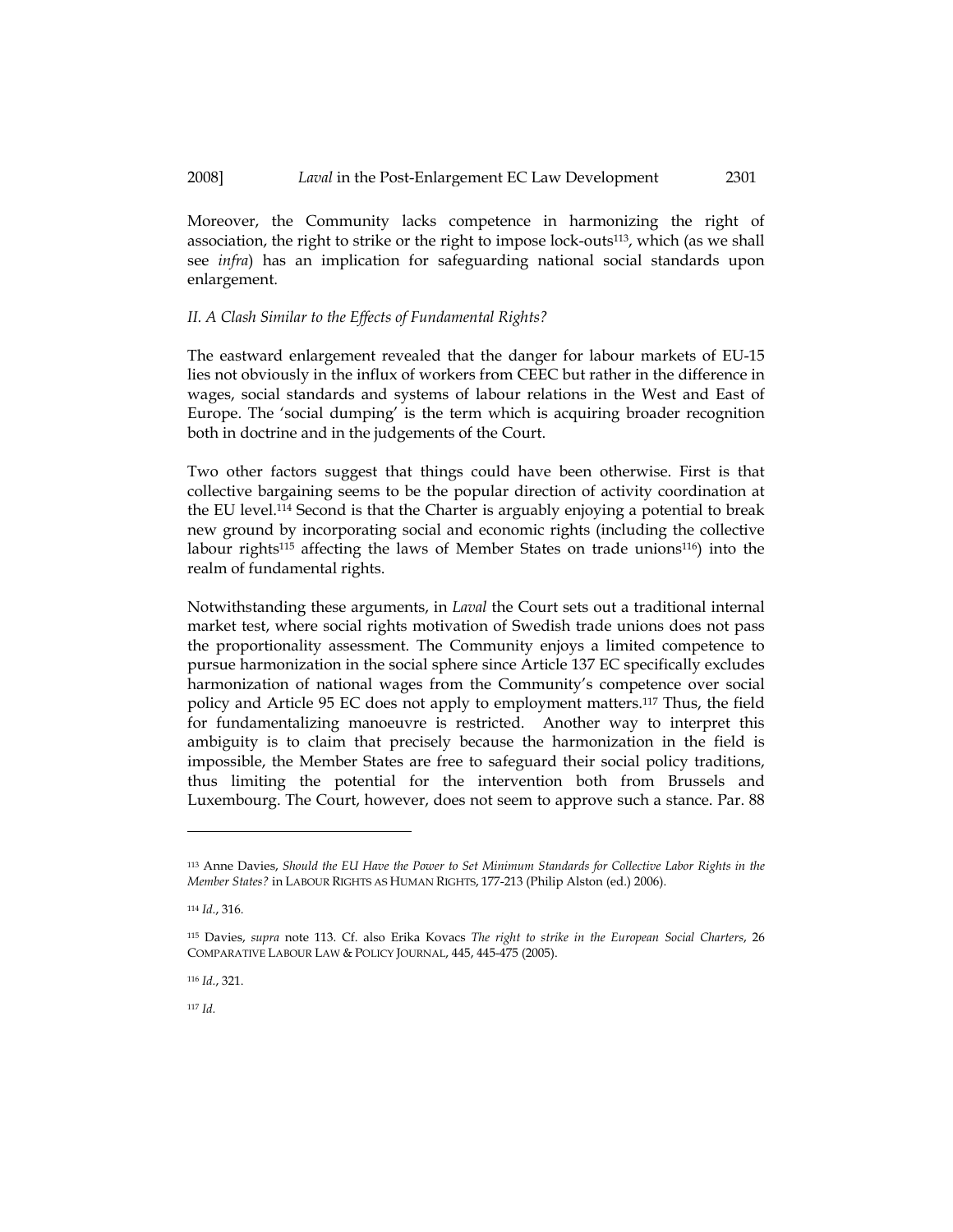explicitly states that "[…] the fact that Article 137 EC does not apply to the right to strike or to the right to impose lock-outs is not such as to exclude collective action such as that at issue in the main proceedings from the domain of freedom to provide services".

Although the Advocate General thoroughly analyzes the current stance of the ECtHR with regard to industrial actions (Gustafsson v. Sweden and Sørensen v. Rasmussen)<sup>118</sup>, the Court is not inclined to go into the detailed comparative study of Strasbourg's case load. Nevertheless, the decision in Laval can be implicitly informed by the latter, considering that both main ECtHR cases originate from Scandinavia with its particular trade unions' status. Moreover, in those two cases Strasbourg took a manifest support of the negative right to association, i.e. the right of an employer not to be forced into a collective bargaining agreement. Thus, ECJ contributes to the "fight" against Nordic model of industrial relations, characterized by such features as self-regulation, non-intervention and wide autonomy of social partners.

Another ambiguous question steps from the hypothesis that if Sweden transposed the Posted Workers Directive with the acceptance of the minimum wages model, the outcome of Laval could have been different. In this sense, Laval is not the hardest nut for the ECJ who managed both: to proclaim that the EU integration is not only about economic efficiency119 and simultaneously to safeguard the sanctuary of economic freedoms<sup>120</sup>. The argumentation of the court is based on the wages calculation and not on balancing social rights versus fundamental freedoms stricto sensu.

Nonetheless, even if presuming that such hypothetical situation checks out, I doubt if the decision could be different. In order to bring the social rights (in particular, the right to industrial action) into the realm of fundamental rights derogations, the Court will need either to establish a sound link with Strasbourg (as it has been demonstrated supra, such manoeuvre is hardly possible) or to address the

<sup>118</sup> Para. 275, 303 in the Opinion of AG Mengozzi (Eur. Court H.R., Gustafsson, Judgement of 25 April 1996, Report of Judgements and Decisions 1996-II; Eur. Court H.R., Sørensen v. Rasmussen, Judgment of 11 January 2006, unreported). In para. 302 AG discusses another Strasbourg case in the context of the overpowered Swedish trade unions (Eur. Court H.R.., Evaldsson and Others v. Sweden, Judgement of 13 February 1996, Application no. 75251/01).

<sup>119</sup> Para. 104, 105 (social purpose of the Community), para. 91 (the right to take a collection action is indeed a fundamental right as a general principle of EC Law).

<sup>120</sup> Para. 108 (the obstacle at stake cannot be justified by the social purpose), para. 95 (collective action should be balanced against the internal market).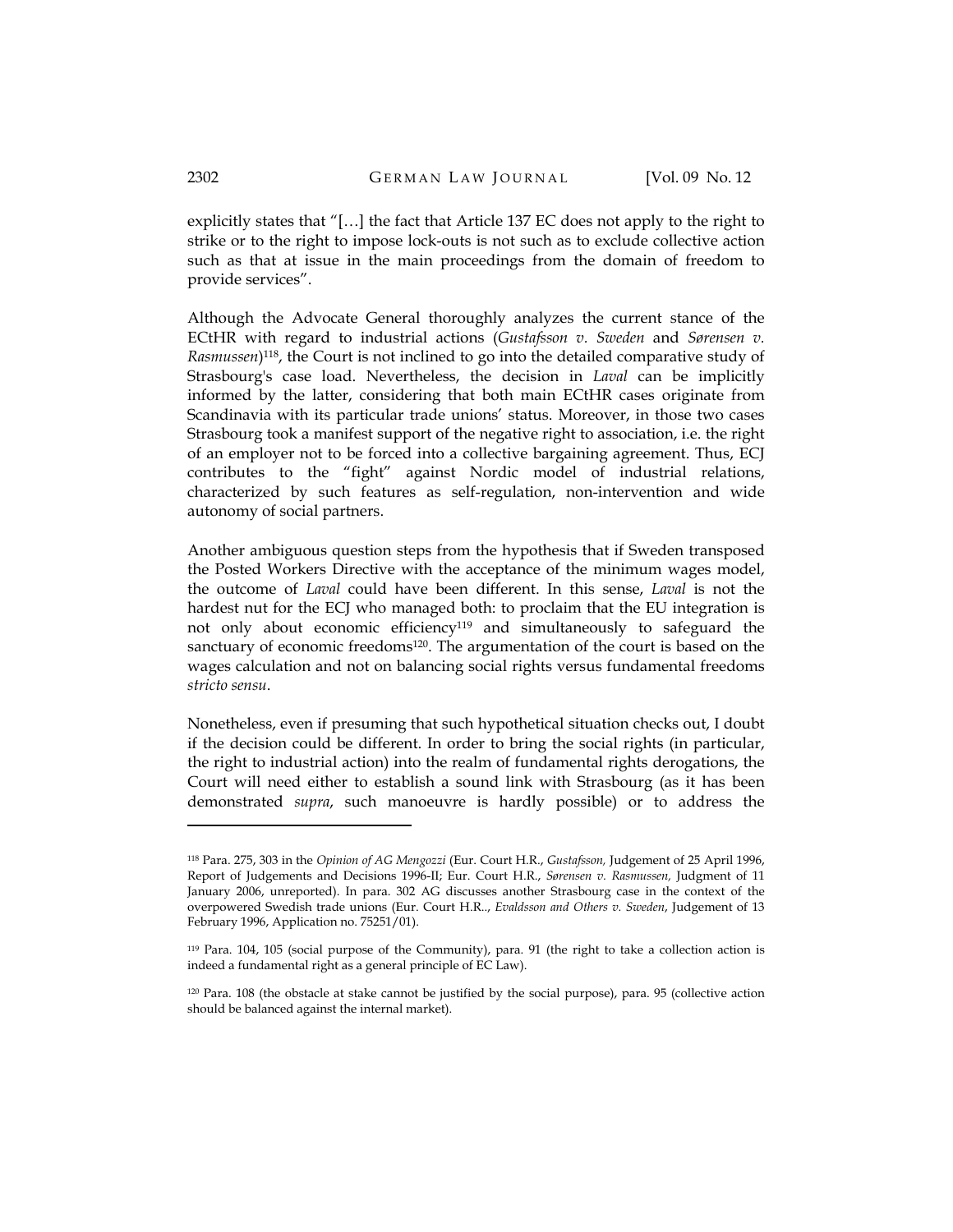#### 2008] Laval in the Post-Enlargement EC Law Development 2303

constitutional traditions of 27 Member States where the recognition of social rights differs tremendously. Following the other bases identified in the previous subchapter for fundamental rights, Article 13 EU should rather suggest a nondiscrimination logic against Swedish trade unions who block the pursuit of the economic freedoms for the foreigners. The right to collective action is, above all, not boundless. To give an example, it is hardly legitimate to raise it, for instance, to prevent racial minorities or women to work at a certain enterprise. The established case law will suggest the path of Schmidberger to which Scandinavian commentators implicitly tended to compare Laval when awaiting for the decision.<sup>121</sup> However, the pattern of the aggressive protest (with the total blockage towards the exercise of fundamental freedoms) rather fits the logic of "Angry Farmers" in France.<sup>122</sup> Similarly to the French case, the police are asked to intervene but they refuse on the ground of the constitutional protection for the collective action.

However, one could arguably state that the constitutional safeguard of bargaining model in Scandinavia is a part of the constitutional tradition comparable to the status of human dignity in German Grundgesetz, thus linking the case to Omega<sup>123</sup>. This line is the most controversial since the differentiation of what constitutes a constitutional tradition, i.e. what deserves the Community protection, is highly problematic. The comparison here lacks explicit legal grounds.

The Court does not swim deep to those numerous cavities, avoiding the fundamentalization of social rights complexity. The implicit reasoning of Laval is informed by the post-enlargement context. The ECJ produced a judgement whose main goal is to confirm as firm as possible the sanctuary of the inviolability of the economic freedoms, thus, protecting the rights of the workers from the newly acceded states against the discrimination. As it has been demonstrated previously, the opening of the internal market(s) is a gradual process where the EU-15 enjoy quite a few relieves. The Court does not seem willing to broaden those privileges which have already put the new-comers into not exactly equal positions.

<sup>&</sup>lt;sup>121</sup> Ahlberg, Bruun and Malmberg, supra note 1. In particular, 163-164 (the reasoning pattern is to frame the right to strike into a public policy derogation to free movement of services, strong enough to pass the proportionality assessment). Thus, the authors hastily predicted that the Swedish model will not be endangered.

 $122$  Further the juxtaposition is done to Commission v. France, [1997] supra note 91.

<sup>123</sup> Case 36/02 Omega, 2004 ECR I-9609. The Court refers to Omega briefly in para. 93, 94 of Laval.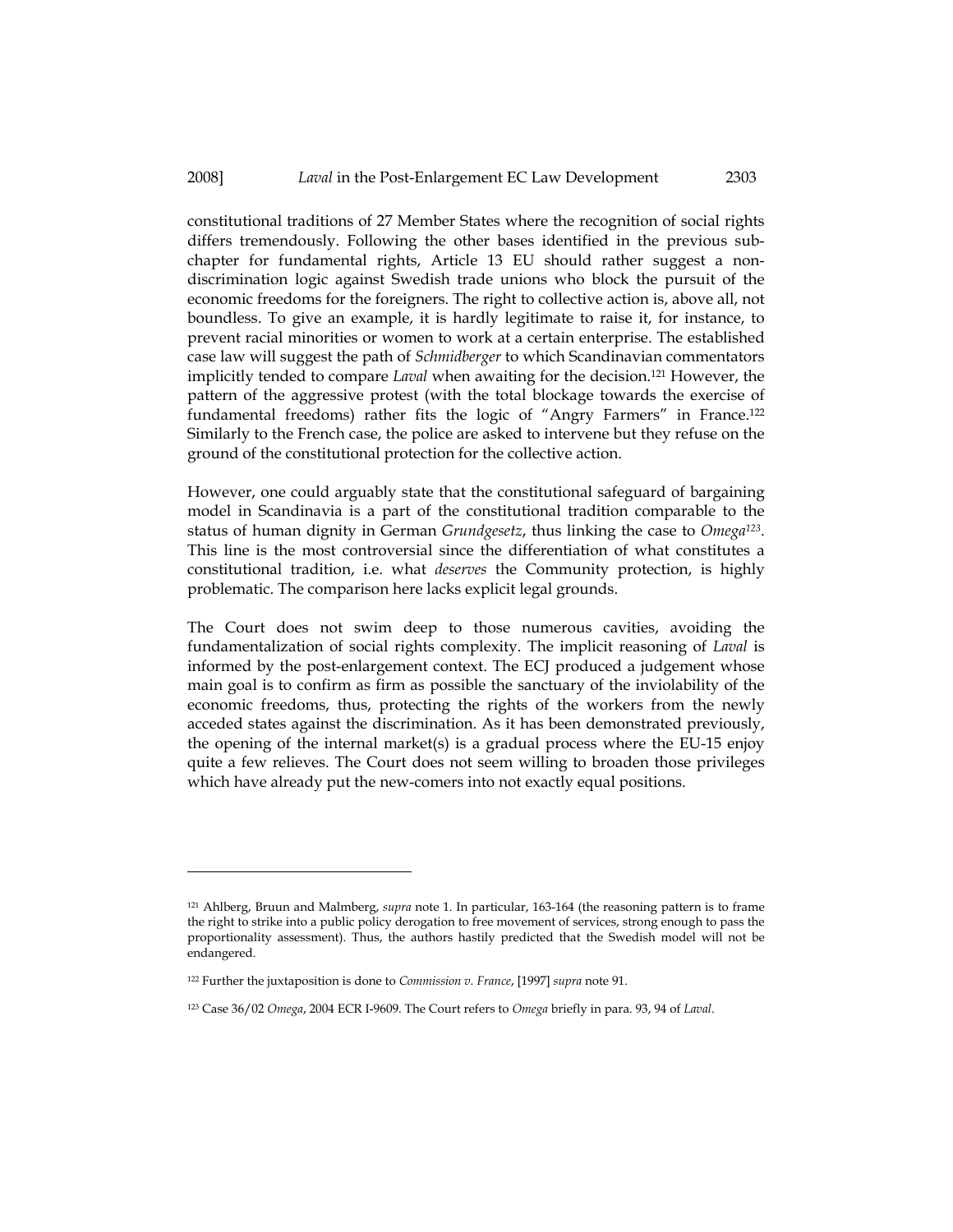The position of the Court is definitely not accidental. The very recent case Dirk Rüffert v. Land Niedersachsen<sup>124</sup> in the German-Polish context confirmed the logic of non-admissibility of the wage imposition (through "contractual" legislation at the case of Lower Saxony) which could impede or render less attractive the provision of services by workers from the new member states.

# D. Conclusions: a Step Back – a Step Forward. Paving the way for the Fundamentalizaion of Social Rights

The enlargement created a unique moment for the ECJ to display the status of the social rights in the Community order, since it brought into judicial agenda a hardnut which the Court has been quite reluctant to shell so far. Namely, the enlargement articulated the problem of social rights vis-à-vis the internal market.<sup>125</sup> The question is whether social rights are capable of creating derogations similar to those established by fundamental rights.

The first part of this article demonstrated that the internal market provisions on free movement have undergone a revolutionary circle of development where the ECJ has been filling the empty box of EU citizenship with a wide spectrum of legal benefits. The preservation of the internal market interests in Laval perfectly fits the case-law pattern of Luxembourg. On the other hand, it became evident that the scope of social rights has also been expanded by the Court to the horizons one could hardly expect half a century ago. Nonetheless, the status of particular social rights (as the right to industrial action) in Community law is rather unclear.

The pre-accession economic fears made the majority of the EU-15 adopt limitations for the access of labour from CEEC. The key word in that system of limitations is graduality. Old member states negotiated the plan of gradual opening of their markets to avoid serious disturbances. Sweden became one of the countries who fully opened their labor markets for the service providers from the EU-10. As time has shown, the potential disturbance for the labour markets of EU-15 lays not in the danger of massive influx of workers from the newly accepted states, but rather in

<sup>124</sup> Case 346/06 Dirk Rüffert v. Land Niedersachsen, 2008. In para. 42 the Court states: "[…]it does not appear from the case-file submitted to the Court that a measure such as that at issue in the main proceedings is necessary in order to avoid the risk of seriously undermining the financial balance of the social security system, an objective which the Court has recognised cannot be ruled out as a potential overriding reason in the general interest".

<sup>125</sup> See Manfred WEISS, Enlargement and Industrial Relations: Building a New Social Partnership, 20 INT.J.COMP.L.L.I.R. 5 (2004).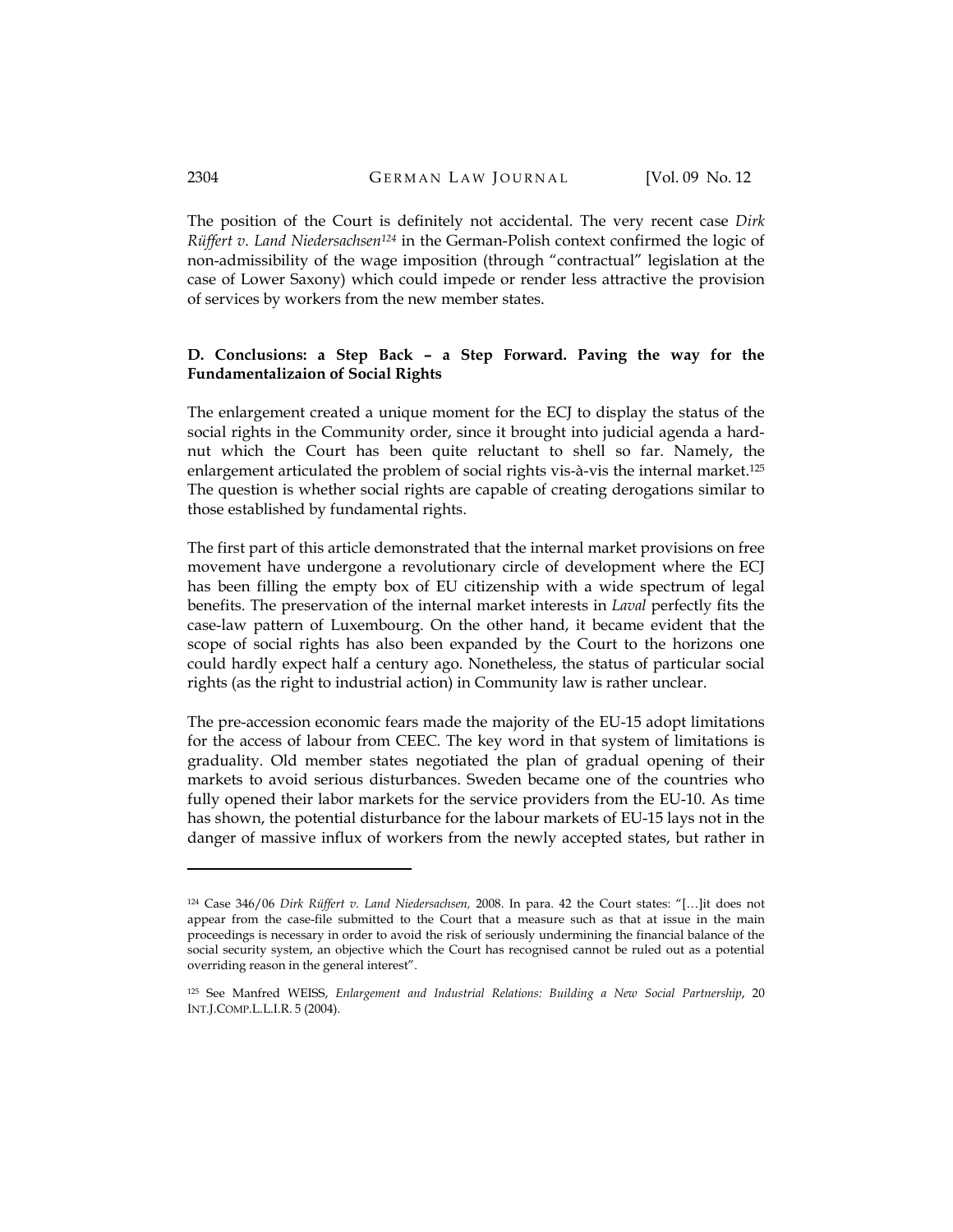differences of labour costs and social standards. This problem is acquiring a wider recognition under the term of 'social dumping', virtually recognized by the ECJ. In Laval the Court framed the industrial action into the framework of a possible derogation which turned to be disproportional when balanced with the purposes of the internal market. Nevertheless, the ECJ pronounced explicitly on the potential of social rights to be perceived as fundamental rights under the general principles in the EC Law.

Hence, Laval is indeed an evasive indicator of the fundamentalization of social rights. However, I could hardly share the opinion that Laval significantly undermined the position of social rights in Europe. Careful analysis of the "blockage" situation reveals that the ECJ is actually consistent with the reasoning of the ECtHR. Implicitly following Strasbourg, the ECJ sets a lesson for the modification of the Nordic industrial model and limits the tyranny of trade unions. "Good manners" are imposed through the non-discrimination logic of the European integration. The arbitrariness of the wage calculation by social partners is an aspect which does not enjoy the cover of fundamental social rights.

The Court delicately avoids the rhetoric of the *post-enlargement solidarity;* however a deeper insight into the pre-enlargement negotiation reveals an implicit motivation of the Court. The sanctuary of economic freedoms as the foundation of European integration is reinforced in the context of the EU-27. Old member states have negotiated the graduation system as a pill against social dumping. The Court does not permit further fragmenting of the internal market through social provisions as a charlatan charter for the back-manoeuvre against the EU citizens<sup>126</sup> from the new member states.

The decision in Laval has significant legal, financial and demographic implications both for old and new member states.

Firstly, as far as a graduality system of market opening is concerned, the decision could either give impetus to final liberalization vis-à-vis CEEC or slow down the process, especially in Germany and Austria.

<sup>126</sup> Similarly Moreau induces the progress of 'fundamental social rights' from the perspective of "citizenworkers". She demonstrates that the internal market is actually structured by social rights, including the right to collective bargaining. Marie-Ange Moreau, European Fundamental Social Rights in the Context of Economic Globalization, in SOCIAL RIGHTS IN EUROPE (Gráinne De Búrca and Bruno de Witte (eds.) 2005), esp. 370-371. In Laval the Court tackles the abuses of such structuring.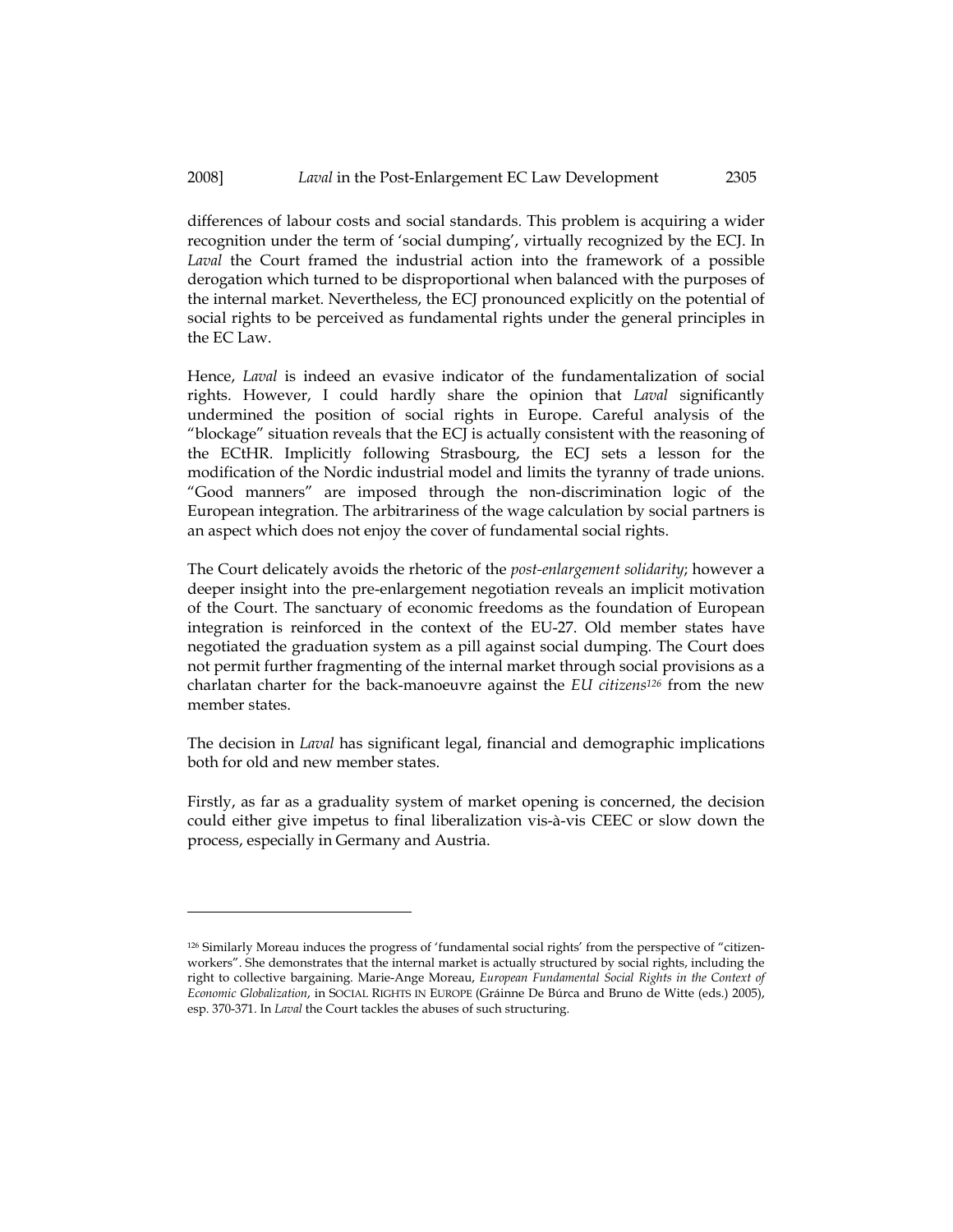Secondly, the Nordic model of salary bargaining is proclaimed contradictory to the EC Law as far as it applies to the service providers from other member states. One way out for the Swedish government is to reform radically the whole system which forms an essential tradition of labour relations in this country. Alternatively and most probably, it could keep an old system of the wage bargaining for the pure internal situation and change the rules vis-à-vis the external EU-based context. The major form of the judicial activism is the limitation of the trade union omnipresence. Notwithstanding the fact that a horizontal direct effect applies to them, the trade unions are prohibited to substitute the state. The burden of proof is also set on trade unions.

Thirdly, Laval indicates a strong impulse for the EU to keep on developing clear rules in the social sphere through the harmonization instruments. Otherwise a purely political failure to reach the compromise goes to the ECJ for which economic freedoms are obviously holy commands.

Fourthly, it may change the strategy of the old member states in the period of the future EU enlargements. The situation gives an incentive to negotiate an averagesalary-protection-clause into the accession instruments.

Fifthly, the decision contributes to a further-migration-encouragement effect. The populist claim will be to question whether this stance shapes a "second sort of EU citizenship" – ready to work for the indecently minimum salaries. Around 70 000 people have already left two-million Latvia<sup>127</sup>. Thousands people have been leaving one-million Estonia for labour migration. Not to mention a huge work migration from Lithuania or 1.5 million of Polish workers in the EU-15.

Sixthly, in the context of the British opt-out from the Nice Charter a decision alleviates the anxieties of the British government that further "labour and social law integration" is capable to enforce a union authoritarianism into the UK legislature. The Court avoids explicit references to the Nice Charter. Social rights seem to be imposed on the UK in full effect without regard to the Charter – as the fundamental rights inherent to the general principles of the EC Law.

<sup>127</sup> There are symptoms that Latvia itself experiences the lack of the construction workers due to the mass influx of the population to the EU-15. Also, see Migration and the Latvian Labor Market at http://latviaeconomy.blogspot.com/2007/08/migration-and-latvian-labour-market.html (last accessed on 18 November 2008).